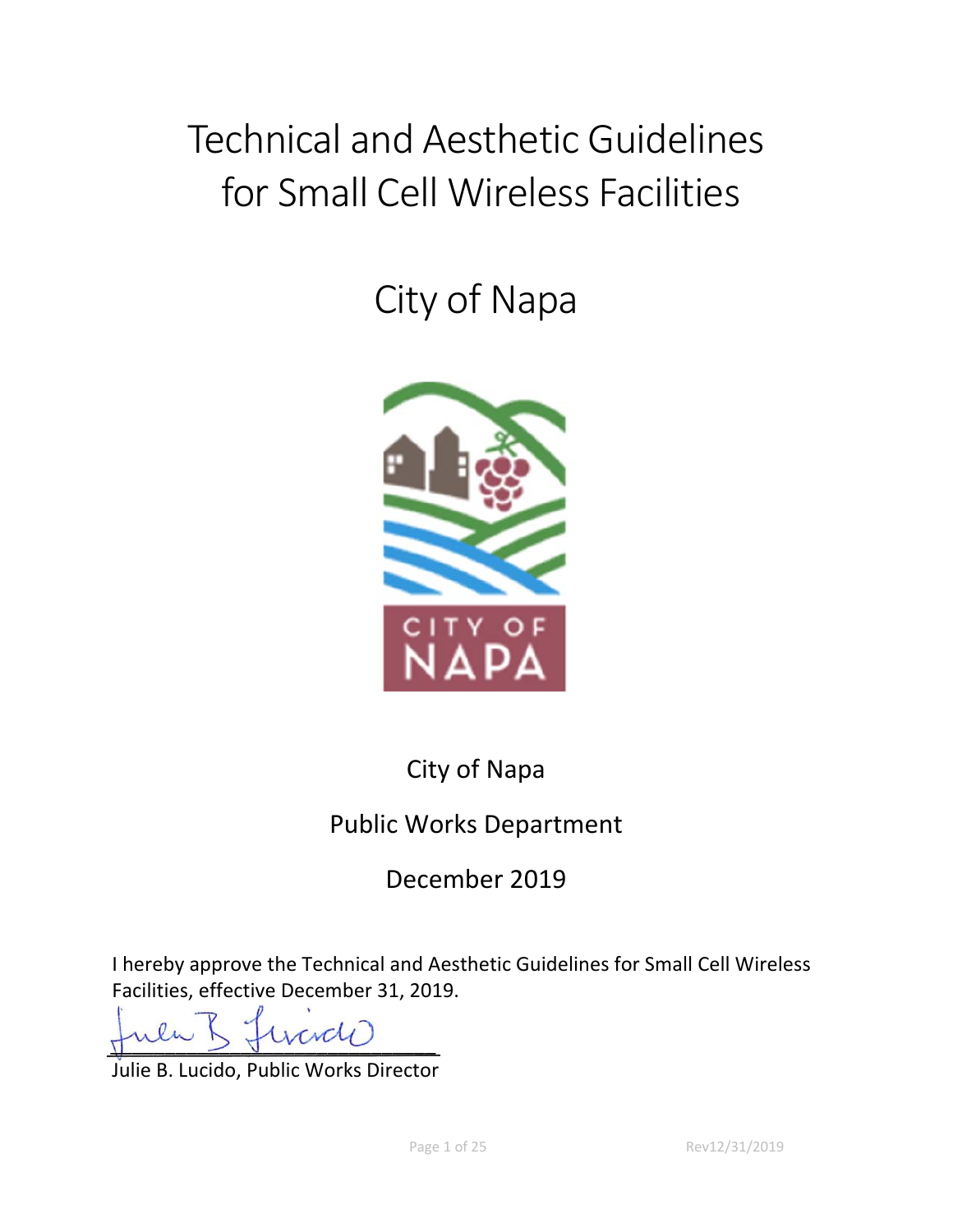# Contents

| Ι.    |    |  |
|-------|----|--|
| Ⅱ.    |    |  |
| a.    |    |  |
| b.    |    |  |
| c.    |    |  |
| III.  |    |  |
| a.    |    |  |
| b.    |    |  |
| c.    |    |  |
|       | 1. |  |
|       | 2. |  |
|       | 3. |  |
| IV.   |    |  |
| a.    |    |  |
| b.    |    |  |
| c.    |    |  |
| V.    |    |  |
| VI.   |    |  |
| VII.  |    |  |
| VIII. |    |  |
| a.    |    |  |
| b.    |    |  |
| c.    |    |  |
| d.    |    |  |
| e.    |    |  |
|       | 1. |  |
|       | 2. |  |
|       | 3. |  |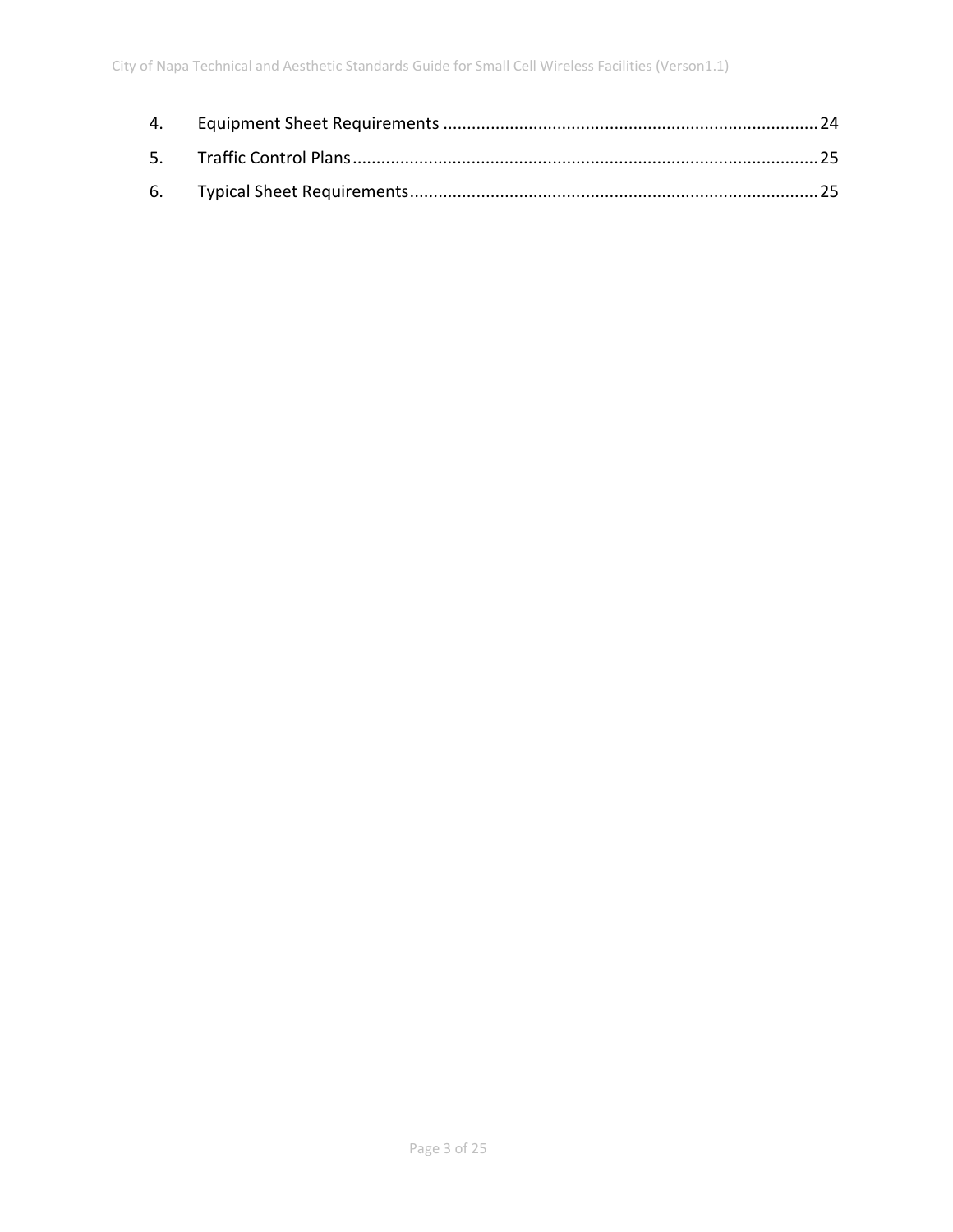# City of Napa Guide to Technical and Aesthetic Standards for Small Cell Wireless Facilities

The City of Napa has established these technical and aesthetic standards (Standards) to govern access to and use of the public right‐of‐way and City structures in the right‐of‐way by wireless carriers, infrastructure companies, or others (collectively referred to as "Attaching Entities" or "Applicants") for installation of "Small Wireless Facilities" and associated equipment (commonly called "small cells"), as defined by the Federal Communications Commission (FCC).

These Standards are intended to ensure the safety of the general public and City employees while protecting the City's ability to manage the public rights-of-way and the community's interest in preserving the unique aesthetic beauty that significantly contributes to the quality of life and local economy in Napa.

These Standards are part of an evolving process and are intended to address the ongoing development of commercial wireless communications technology in conformity with the provisions of the FCC Order "Accelerating Wireline Broadband Deployment by Removing Barriers to Infrastructure Investment" (the Order). $1$  The Standards are intended to be amended over time to respond to ongoing technological and regulatory changes.

All Attaching Entities must follow the most current version of the National Electrical Safety Code (NESC), California Public Utility Commission (CPUC) guidelines, applicable engineering practices and standards, FCC Rules and Regulations, and other federal, state, and local standards and codes. These Standards use national safety standards and federal rules as a foundation, but the City's unique operational requirements, as well as local aesthetic requirements, also have been incorporated into these Standards.

# **I. Pre‐Application Requirements**

The Applicant must have a current, executed Right‐of‐Way Agreement on file with the City. Any application submitted without an executed Right‐of‐Way Agreement may be deemed incomplete by the City until and unless the Applicant satisfies this requirement.

<sup>&</sup>lt;sup>1</sup> In the Matter of Accelerating Wireless Broadband Deployment by Removing Barriers to Infrastructure Investment, Declaratory Ruling and Third Report and Order, WT Docket No. 17‐79, WC Docket No. 17‐84, 2018 WL 4678555, (rel. September 27, 2018) ("Order"), https://docs.fcc.gov/public/attachments/FCC‐18‐133A1.pdf.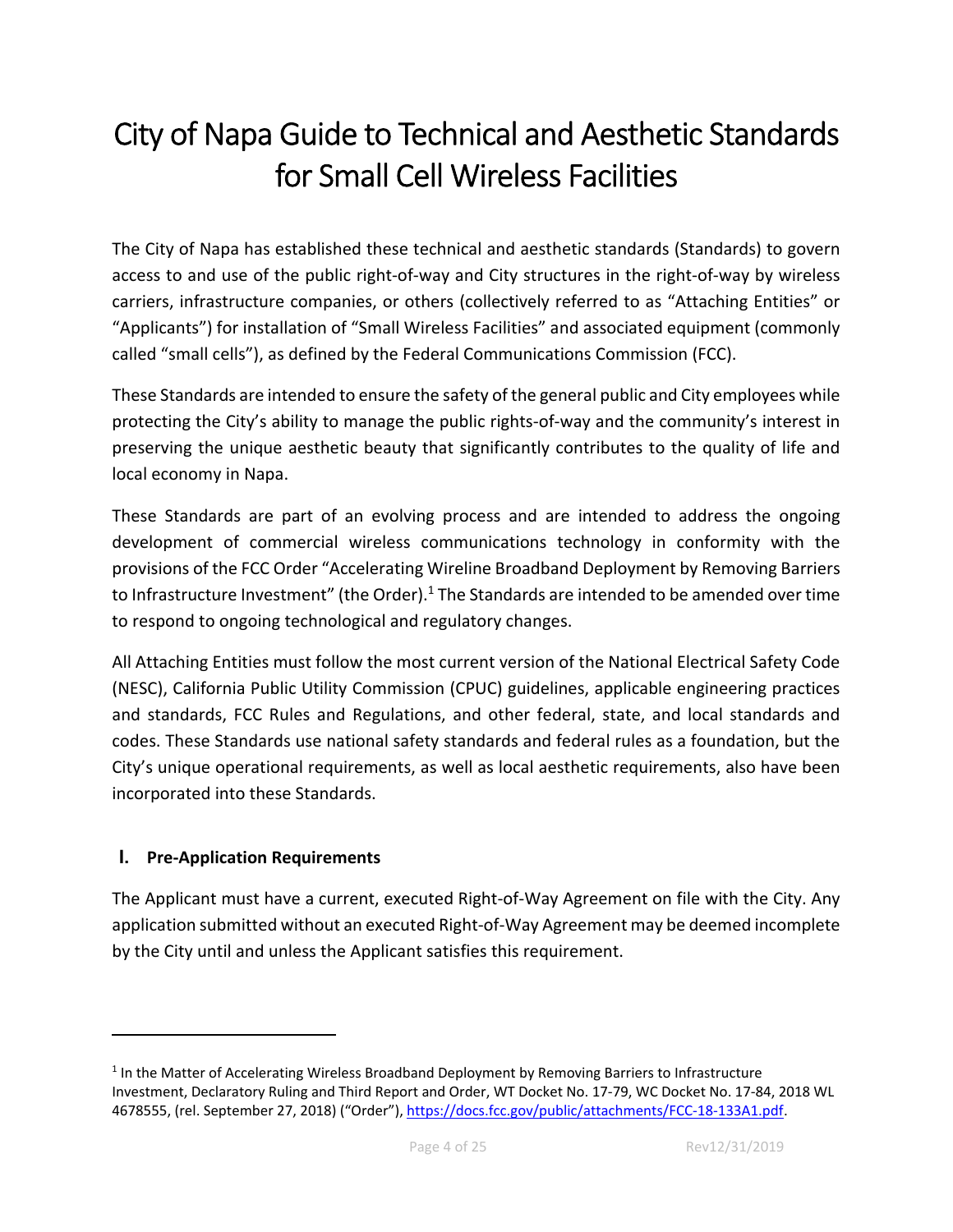If the application is for an attachment to a City owned light pole, an executed Master License Agreement for attachments to City poles must also be on file with the City. Any application submitted without an executed Master License Agreement may be deemed incomplete by the City until and unless the Applicant satisfies this requirement.

# **II. Application Requirements**

The deployment of Wireless Facilities in the public right‐of‐way shall be targeted to be installed and confined to areas that will minimize visual blight within the city. To the maximum extent possible, deployment shall by focused to the installing of facilities within the following priorities.

- a. Right of way of State Highways
- b. Commercially zoned areas
- c. Mixed zone Commercial/Residential along through streets

Residentially zoned areas, historic districts, and near schools (upon showing that there are no suitable sites in categories [a‐c] that are suitable to address the carriers target As a general rule, the City prefers facilities in locations on or along streets classified for higher traffic volume, with State highways as the most preferred and local roads as the least preferred. In situations where the public rights‐of‐way divides one or more zoning districts, the proposed site location will be classified according to the zoning of the nearest private property parcel.

Wireless Facilities shall be attached to a pre-existing support structure or a similar structure replacing an existing structure. If the Applicant can demonstrate with objective, fact-based evidence that no colocation opportunities exist in the area where it demonstrates a need for a Wireless Facility or at the direction of the Napa Public Works Director, the Applicant may consider the option of installing a new mounting structure for the Wireless Facility.

The applicant shall provide written notice to all property owners within 250 feet of each proposed site of their application to the city to construct and operate the new wireless facility. The radius shall be measured from the location of the existing, replacement or new support structure to property lines.

The City has established an order of preference for Wireless Facility installation configurations. The most preferred types are those that have the lowest incremental impact and use existing resources. The City's three acceptable wireless facility design configurations in order of preference are as follows:

1. Collocating on an existing or replacement streetlight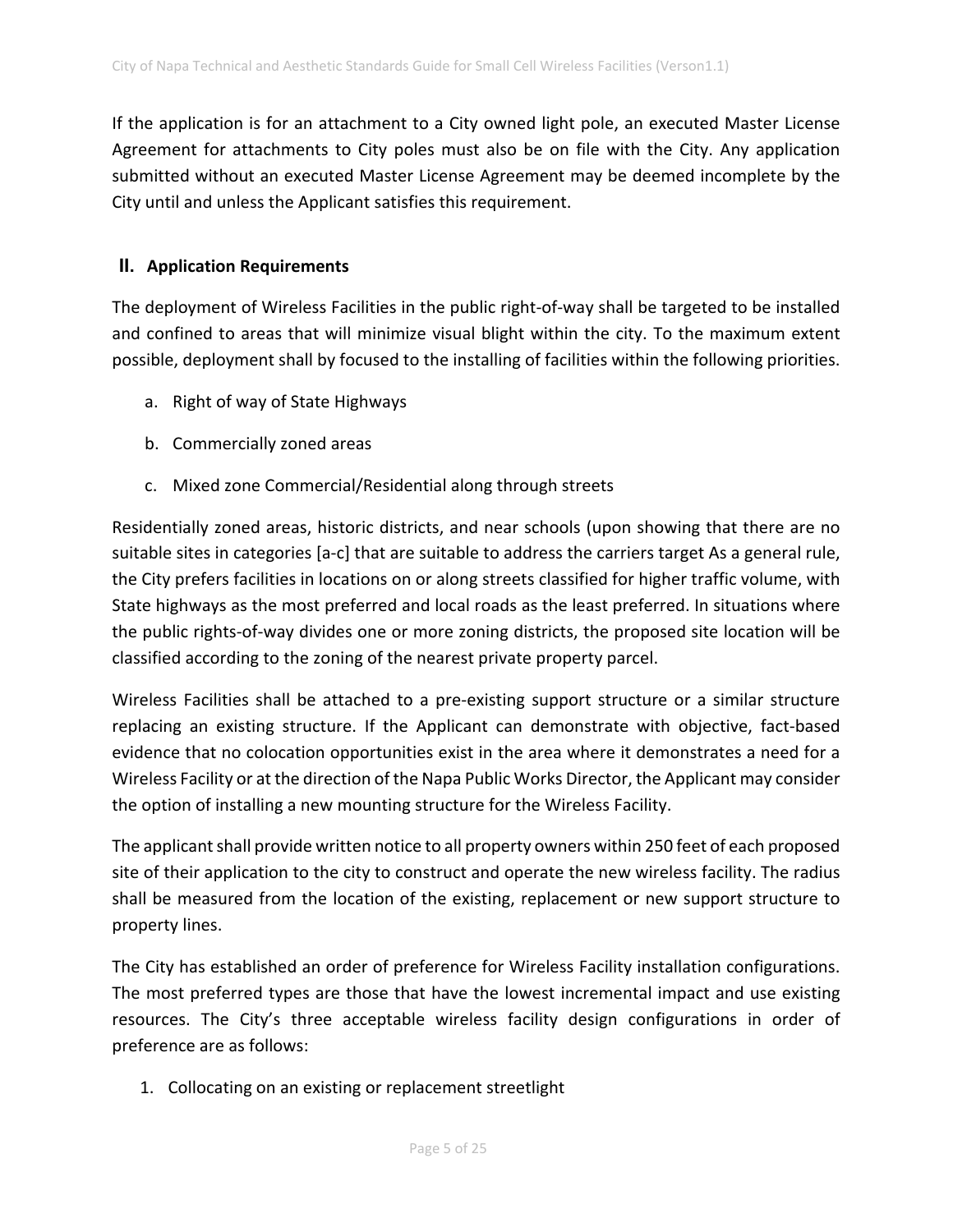# 2. Installing a new steel pole in the public right‐of‐way

3. Collocating on an existing utility poles

The following sections describe acceptable applications design configurations for (a) collocating/replacing existing City streetlights, (b) installing a new steel pole in the public right‐ of‐way, and (c) co‐locating/upgrading an existing utility pole.

# **a. Application for an Existing or Replacement City‐Owned Streetlight Structure**

If the Applicant is attaching to an existing or replacement City streetlight the Applicant shall comply with the standards, processes, and permitting requirements of the City to place the Wireless Facility in the right‐of‐way.

If the existing City-owned streetlight is not structurally suitable for co-locating the wireless equipment, the Applicant shall replace the existing streetlight with a new streetlight that is structurally fully consistent with all aesthetic and engineering specifications established by the City of Napa Public Works Director. The current streetlight specifications are included as Appendix A of this document.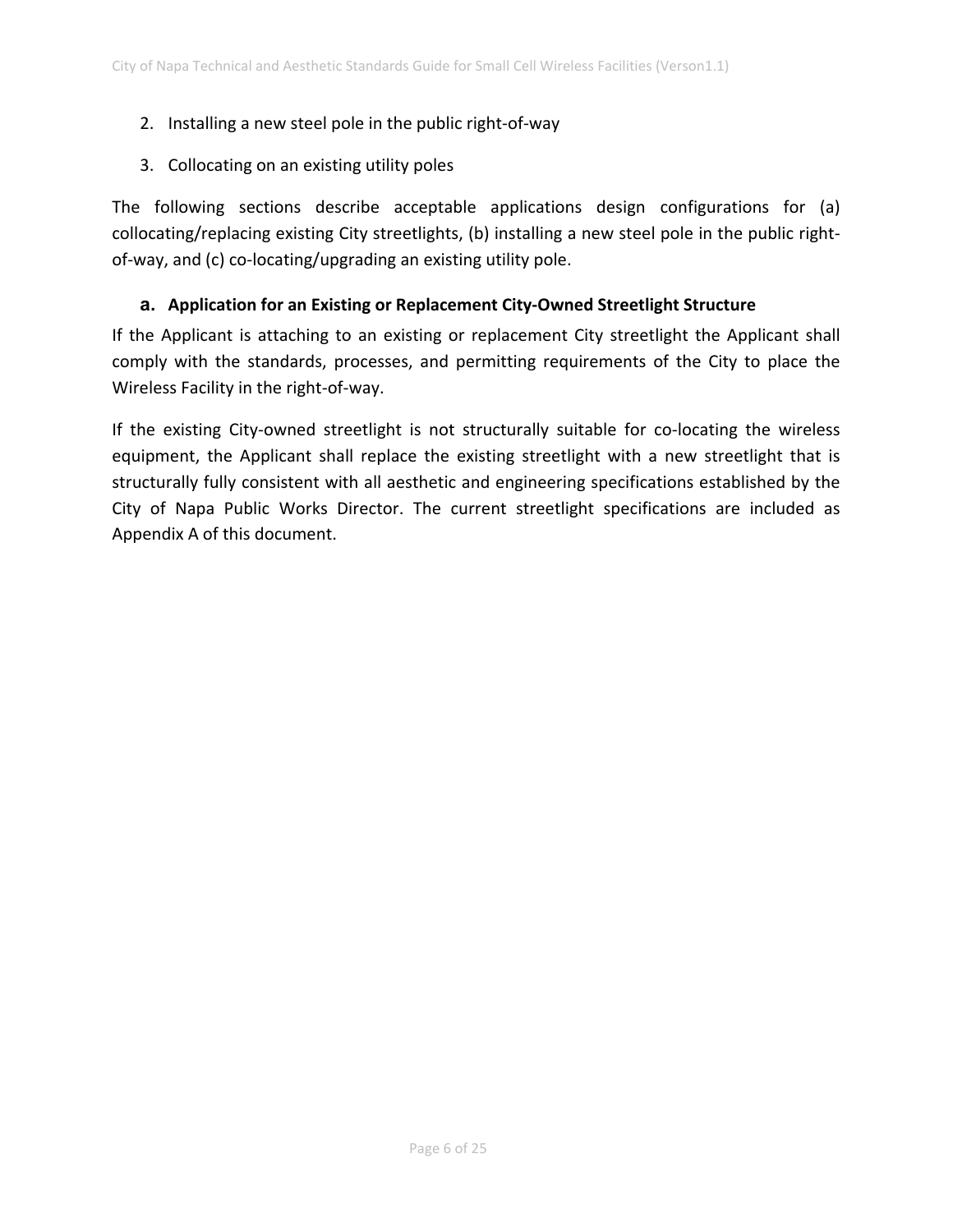

**Figure 1: Example ‐ Small Cell Facility Mounted on a City‐Owned Light Pole** 

# **b. Application for a New Pole**

For Applicants installing a new, self-supporting steel pole, the preference is to use a steel pole that is compatible with the base mount, taper, and color of existing City streetlight poles, as well as with Americans with Disabilities Act (ADA) requirements or space restrictions in the right‐of‐ way. New wooden poles are prohibited.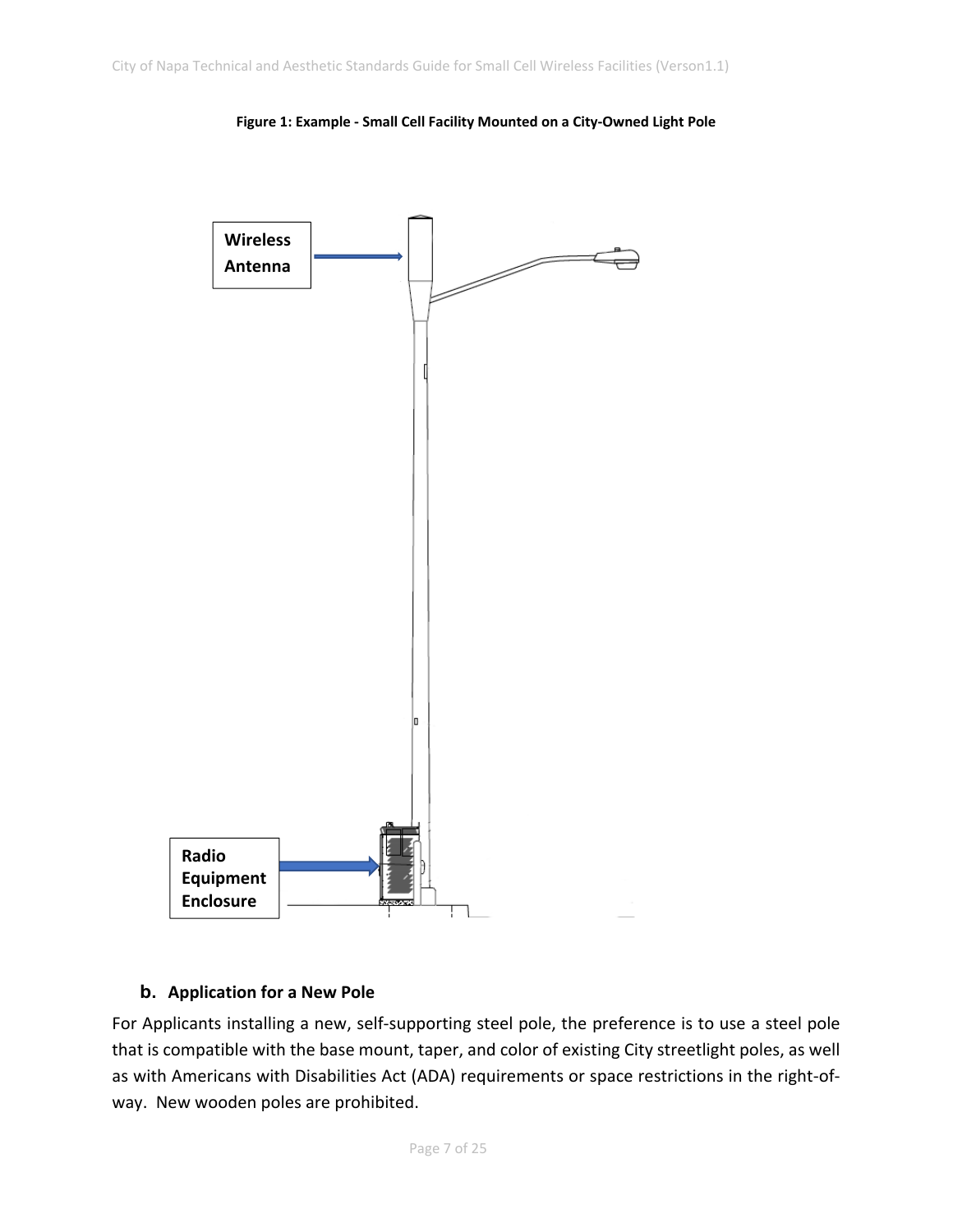

#### **Figure 2: Example ‐ Small Cell Facility Mounted on Standalone 2**

<sup>&</sup>lt;sup>2</sup> Steel Pole Owned and Maintained by the wireless carrier or a third-party provider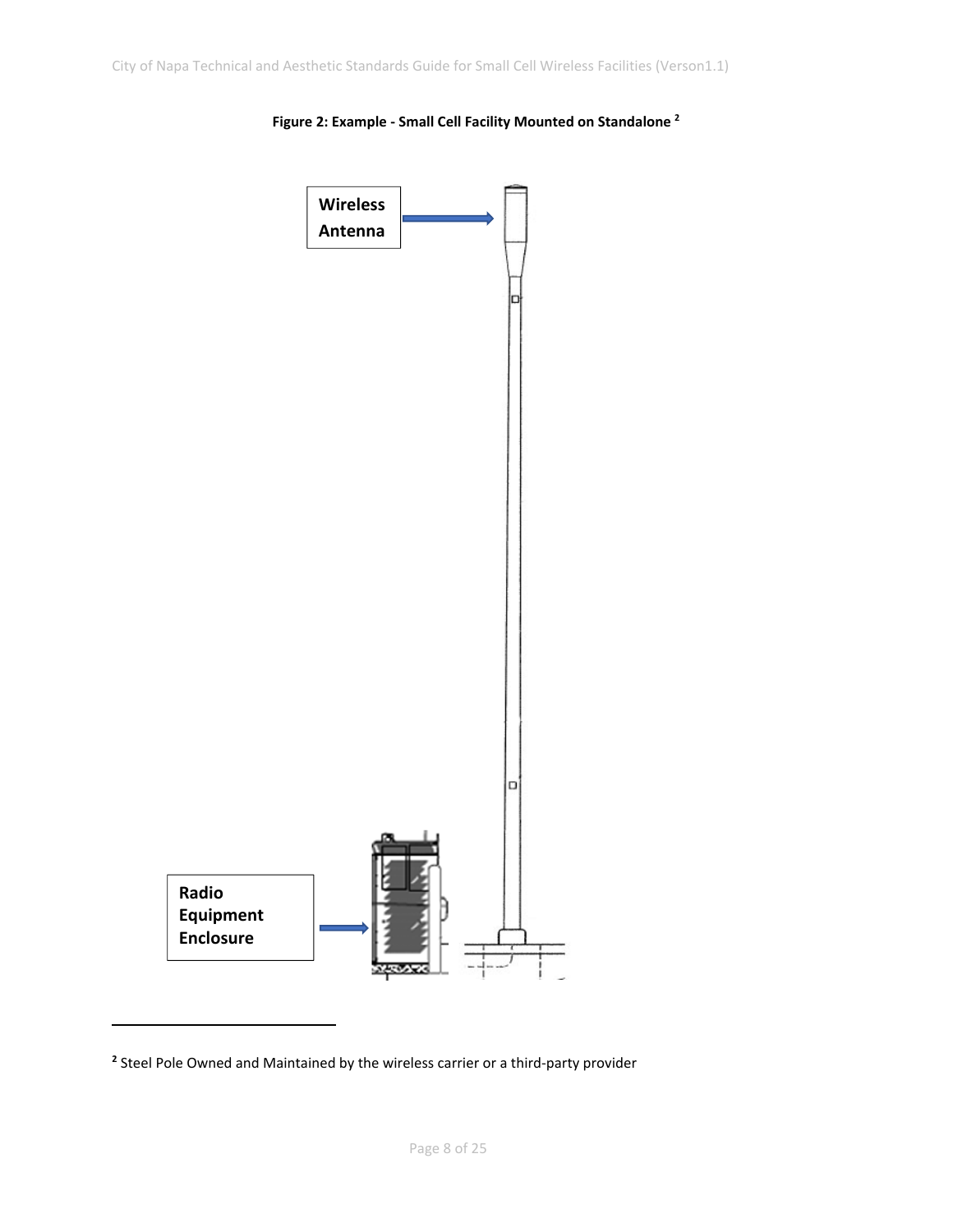# **c. Collocating on Existing Utility Poles**

The installation of wireless facilities is acceptable when the hardware is current present in the public rights‐of‐way. Where permitted, pole‐mounted small cell facilities may include all or some of the following components equipment:

- Antenna mounted at pole top
- Radios, fiber terminations, RF diplexers, and transmission cables
- Equipment concealment/security covering
- **•** Electric power meter and power disconnect switch
- Off‐pole equipment enclosures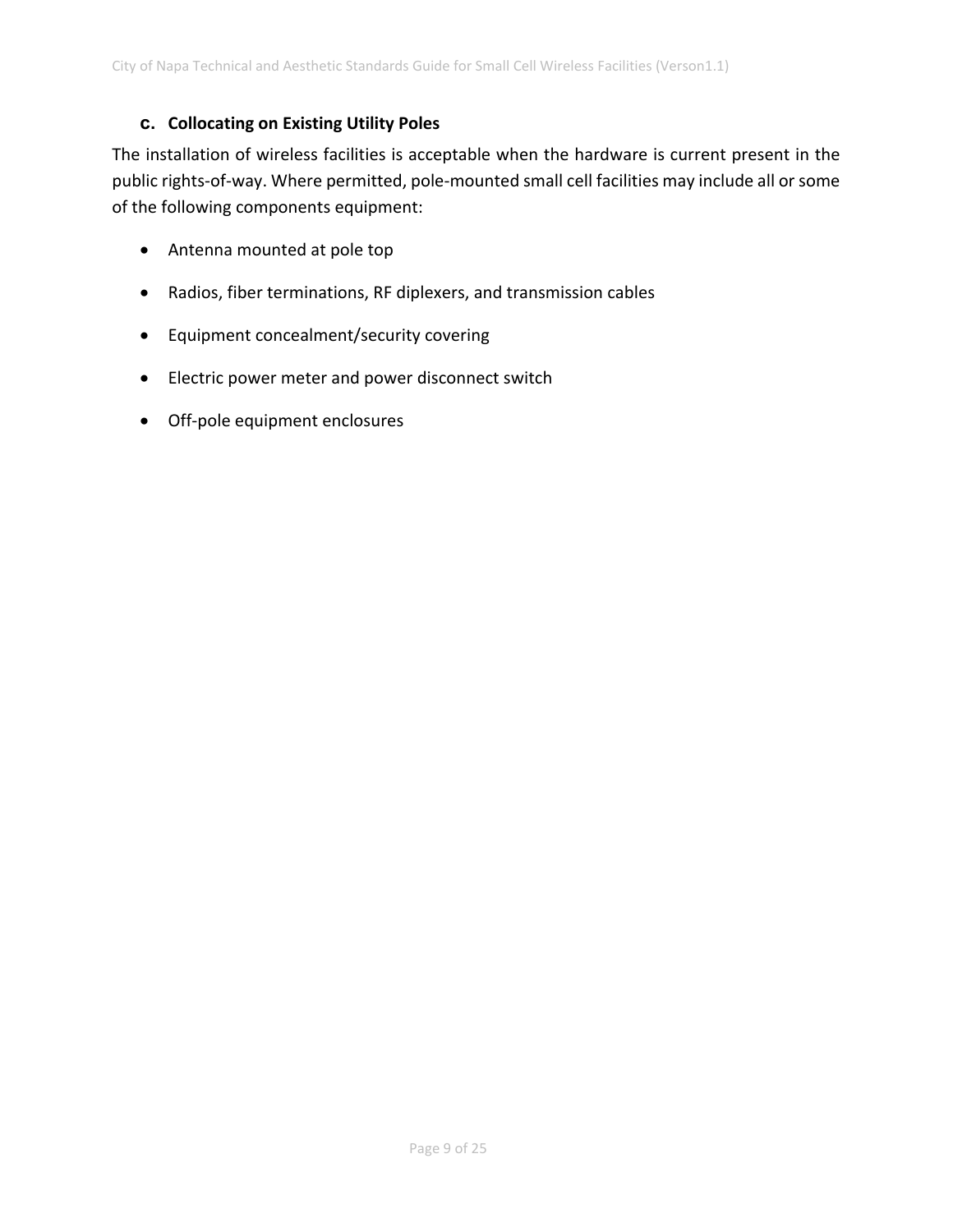

**Figure 3: Example ‐ Small Cell Facility Mounted on a Utility Pole** 

#### **d. Notifications**

Applicant will be required to provide written notifications to all property owners within a 250‐ foot radius around the proposed small cell facility locations. With the application, applicants will provide a list of all properties with owner's name and mailing addresses within the 250‐foot radius, and 2 unsealed address stamped envelopes for each address.

# **a) Application Submittal Notices**

Within approximately 10 calendar days after a completed application is received and prior to any approval, conditional approval or denial, the City shall mail notice to all property owners within a 250-foot radius. The notice must contain: (1) a general project description; (2) the applicant's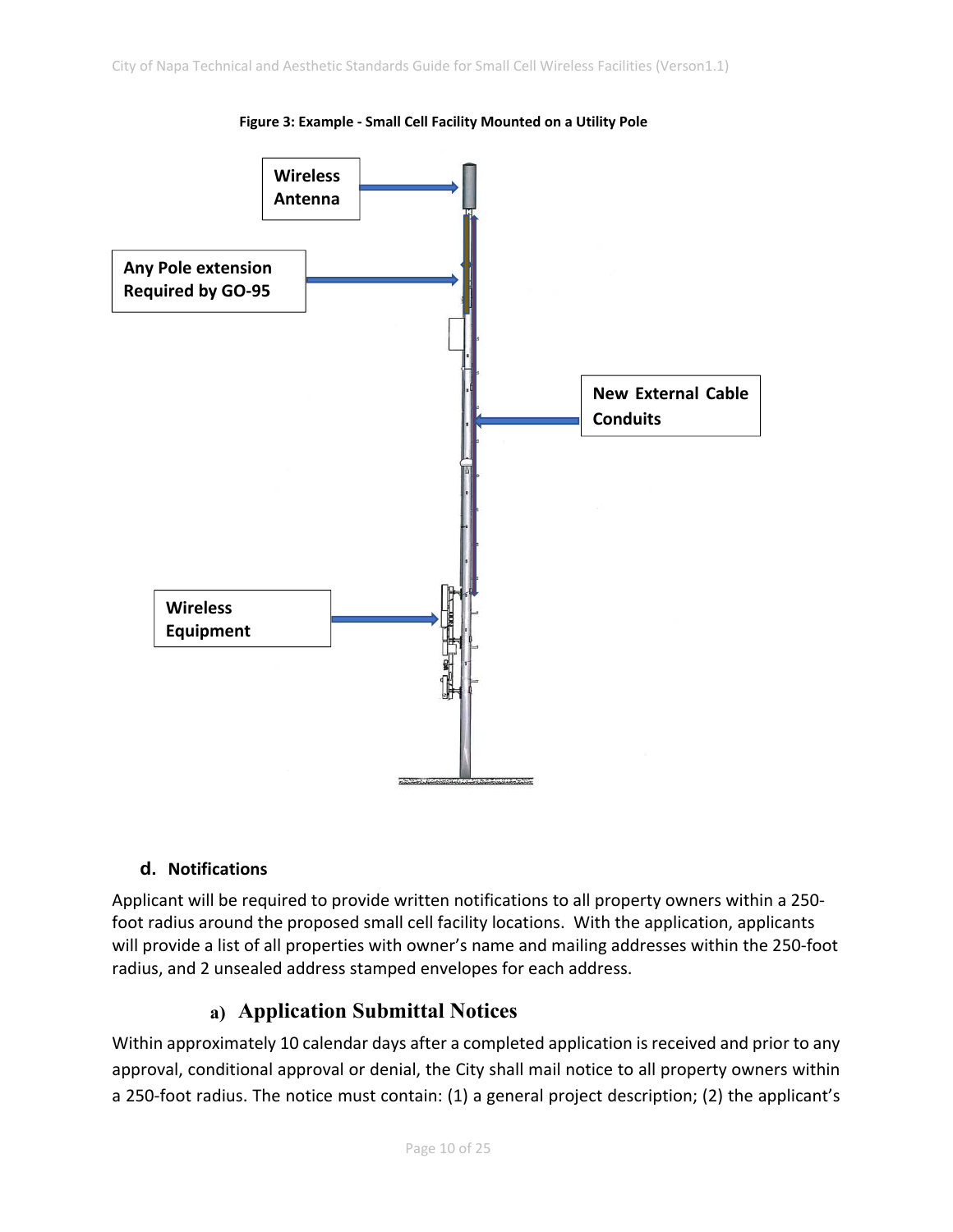identification and contact information as provided on the application submitted to the City; (3) contact information of the Director for interested parties to submit comments; (4) a statement that the Director will act on the application without a public hearing but that any interested person or entity may appeal the Director's decision by an appeal to Administrative Hearing Officer consistent with Napa Municipal Code Title 1; and (5) if the application is for a small wireless facility, a general statement that the FCC requires the City to take final action on such applications within 60 days for collocations and 90 days for facilities on new support structures.

# **b) Application Decision Notice**

Within five calendar days after the Director acts on a ROW use permit application, the Director shall provide written notice to the applicant and all persons within the 250‐foot radius. If the Director denies an application (with or without prejudice) for a small wireless facility, the written notice must also contain the reasons for the denial.

# **III. General Technical and Aesthetic Requirements and Guidelines**

This section describes the City's technical and aesthetic requirements for small cells. These include the following:

- In all cases, the placement of small cells shall be consistent with existing structures and aesthetics, in harmony with the surroundings, and as unobtrusive as possible. For example, in areas with decorative light poles, small cells on light poles must be consistent with the existing decorative light poles, calling for a design that is comparable in scale and incorporates the design characteristics of those poles.
- Any contractor used by the Applicant must meet the requirements set out as part of the encroachment permit by the Public Works Department and must obtain the required orientation and training from the Department prior to performing construction and maintenance of poles.
- Wireless Facilities shall not be installed on City poles containing controls for fire alarms, police signals, or traffic signals.
- Wireless Facilities shall not be placed where they conflict with City capital projects.
- The City prefers that Wireless Facilities not be located on streetlight poles with traffic signs mounted on them. If an Applicant submits an application for attaching to a streetlight pole with a traffic sign, it must demonstrate that it is not technically feasible to use another pole.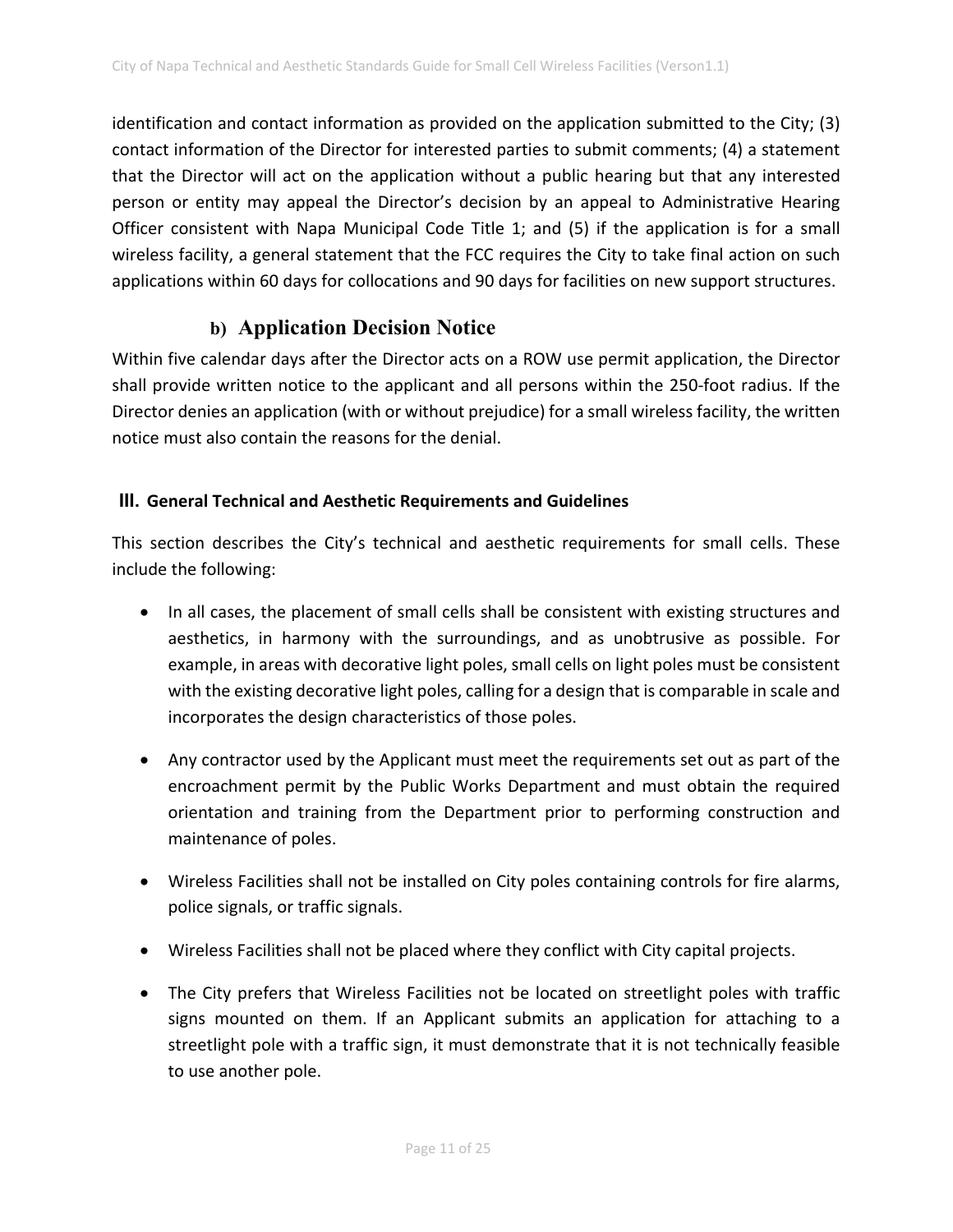- Wireless Facility poles shall be installed with a minimum 35‐foot setback from residential buildings and a minimum 20‐foot setback from commercial buildings.
- Wireless Facility poles shall be installed with a minimum 200‐foot setback from the property line of public and private schools.
- Wireless Facilities used by an individual wireless carrier shall be installed with a minimum spacing of 600 feet between sites in residential areas.
- Up to two Wireless Facilities may be installed at an intersection, each on a different corner. Two Wireless Facilities at an intersection may not be operated by the same Wireless Carrier.
- A distinct marker (tag) shall be placed on Wireless Facilities that will allow for ready identification of the type of attachment, its owner, and contact information for the network operations center. The marker shall be limited in size to a 3‐inch by 2‐inch plate.
- No Wireless Facilities shall extend over the roadway or any property line beyond the public rights‐of‐way.
- For non-wooden poles, all cables shall be placed inside and not visible on the outside.
- All top-mounted antennas must be placed in-line or shall be flush-mounted with the pole consistent to standards set by the pole owner.
- When antennas are placed in-line with the pole, antennas must have a smooth cylindrical shape.
- All Wireless Facilities shall utilize stealth and concealment methods to limit their visual impact when feasible. Stealthing features should include blending with the environment, concealing the equipment and antennas, and limiting the overall size including the height.
- The City prefers the use of stealth design elements, such as shapes and colors that match surrounding infrastructure and minimize adverse visual impacts.
- The Applicant shall minimize the size and aesthetic difference between a replacement structure and the original pole or structure.
- A replacement pole to change the maximum elevation of the pole is limited to a one-time change/replacement to conform with safety requirements of CPUC GO‐95.
- Antenna attachments are limited to the following types and dimensions: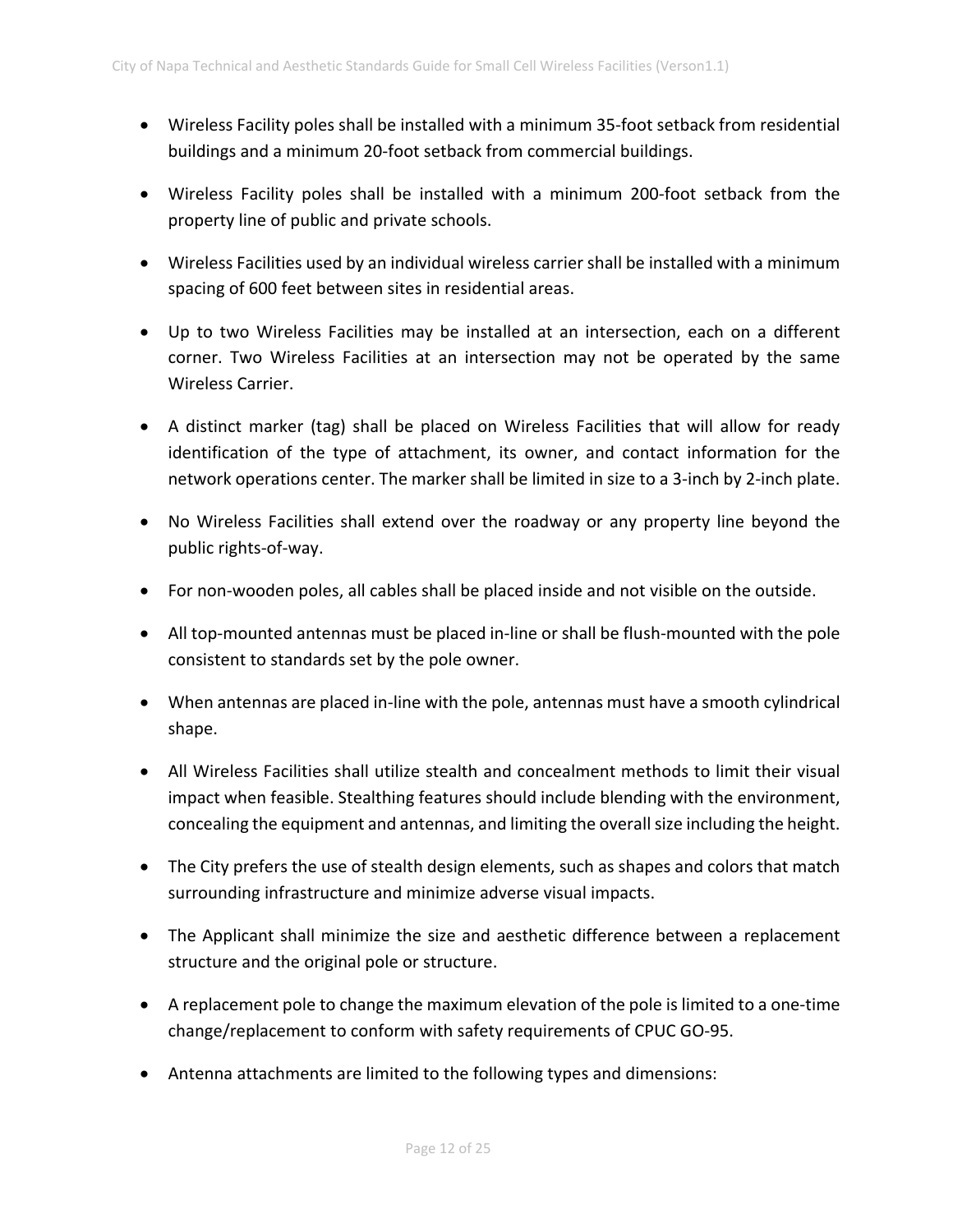- o Small cell canister antennas mounted on utility poles are limited to maximum height of 48" and a maximum diameter of 18".
- o Small cell canister antennas mounted on streetlights or standalone steel utility poles are limited to maximum height of 24" and a maximum diameter of 18".
- Any equipment cabinet:
	- o Must not exceed a maximum volume of 20 cubic feet, a maximum width of 26 inches, and a maximum height of 48 inches, not including any pedestal needed to meet other standards or back‐up batteries.
	- $\circ$  Must be painted or screened to be the same color or design approved by the City.
- Pole mounted equipment:
	- o Must be flush‐mounted to the pole.
	- o Must not exceed a maximum volume of 12 cubic feet and a maximum width of 2 feet; cabinets that are non-rectangular in shape must be comparable or less in volume and visual impact.
	- o Must be a minimum of 8 feet above ground level.
	- o Must be on the side of the pole facing away from the roadway.
- Surface-mounted cabinets must be on a concrete slab, and where possible must be placed next to existing pedestals and cabinets (for example, near a traffic signal).
- Surface-mounted cabinets must be the same color as other nearby pedestals or cabinets. Where there are no other nearby pedestals or cabinets, the cabinets should be the same color as the pole housing the antenna or with City‐approved wrapping.

#### **a. Replacement of Existing Streetlight Poles**

A replacement streetlight pole shall be installed in substantially the same or same location as the original pole location, as close as possible to the line between the residential or business lots. It shall serve the purpose of the original pole (i.e., lighting) while also serving as a supporting structure for the Wireless Facility.

#### **b. Replacement Utility Pole**

Any new City‐owned utility pole shall be installed within 2 feet of the existing pole location. The new pole shall serve the same functionality of the original pole while also serving as a supporting structure for the Wireless Facility.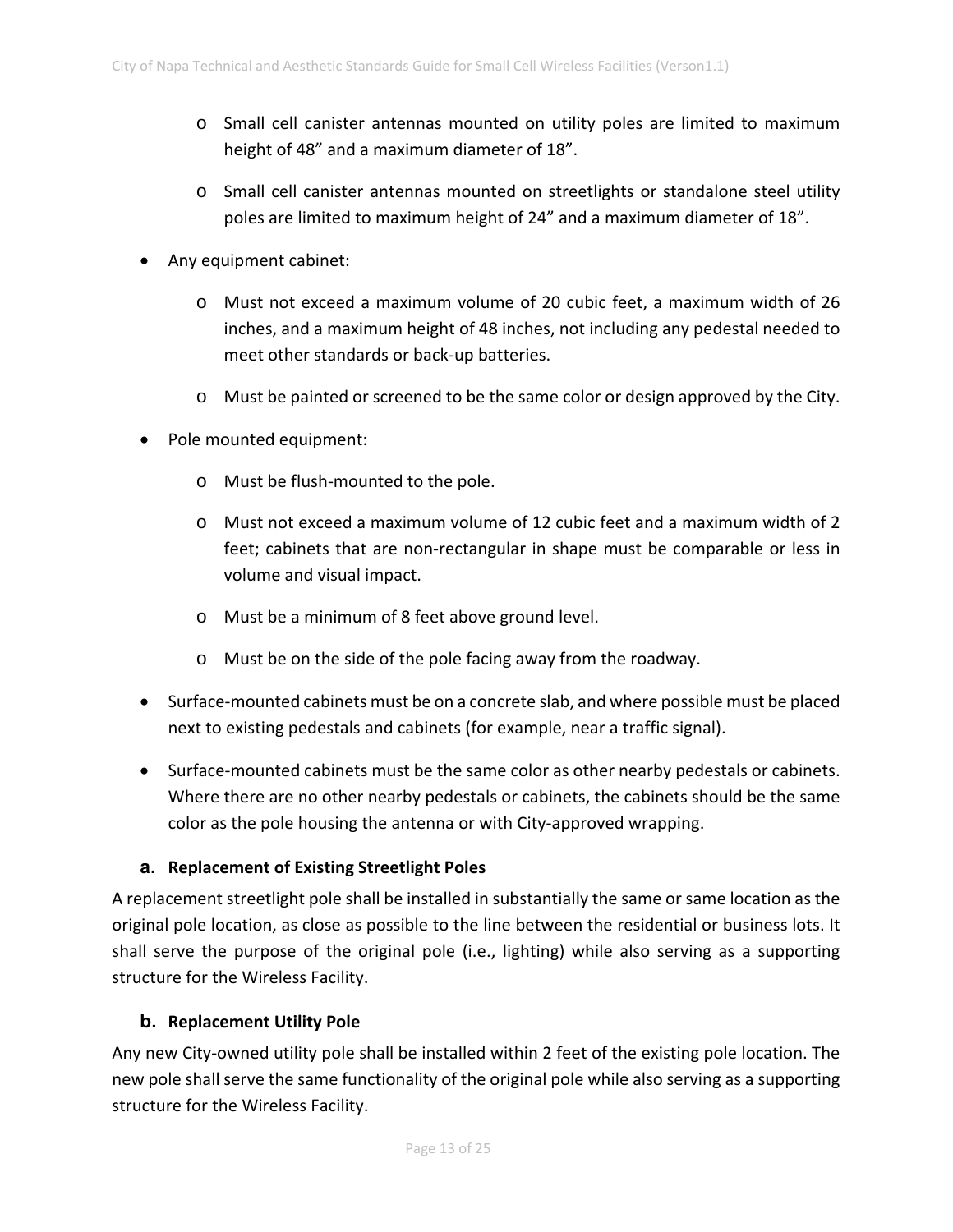A pre‐existing utility pole shall be removed within 60 days after a replacement utility pole is placed in service.

# **c. Utility Pole Standards**

The technical standards of the utility pole owner apply. In addition, the City requires the following:

# **1. Riser Conduits**

Riser cables to connect antennas and antenna accessory equipment, backhaul services, and power lines on wooden utility poles shall be in conduit on the side of the pole facing away from the roadway, with a limit of two pole‐length conduits, each with a 2" maximum diameter.

# **2. Conduit Requirements**

Conduit shall be a neutral color or a color matching the pole. No riser cable slack shall be stored externally. All slack shall be stored in junction boxes or equipment cabinets or on snowshoes on the aerial cable.

# **3. Cabinets**

Cabinets are allowed on the side of wooden utility poles facing away from the roadway.

#### **IV. RF Exposure**

Applicants shall comply with all provisions and guidelines of the FCC's OET Bulletin 65, "Evaluating Compliance with FCC Guidelines for Human Exposure to Radiofrequency Electromagnetic Fields" (FCC OET 65 Edition 97‐01), as may be amended from time to time. In all cases, Applicants shall submit a report certifying with the methodology defined in FCC OET Bulletin 65 for each Wireless Facility installation. The following elements, at a minimum, must be contained within the report:

- A statement of compliance
- Date of the report
- Date of statement of compliance
- Pole identification number proposed for the Wireless Facility installation
- Applicant's site or identification number for the Wireless Facility installation
- Geographic coordinates of the proposed pole
- Manufacturer's rated RF output power of each radio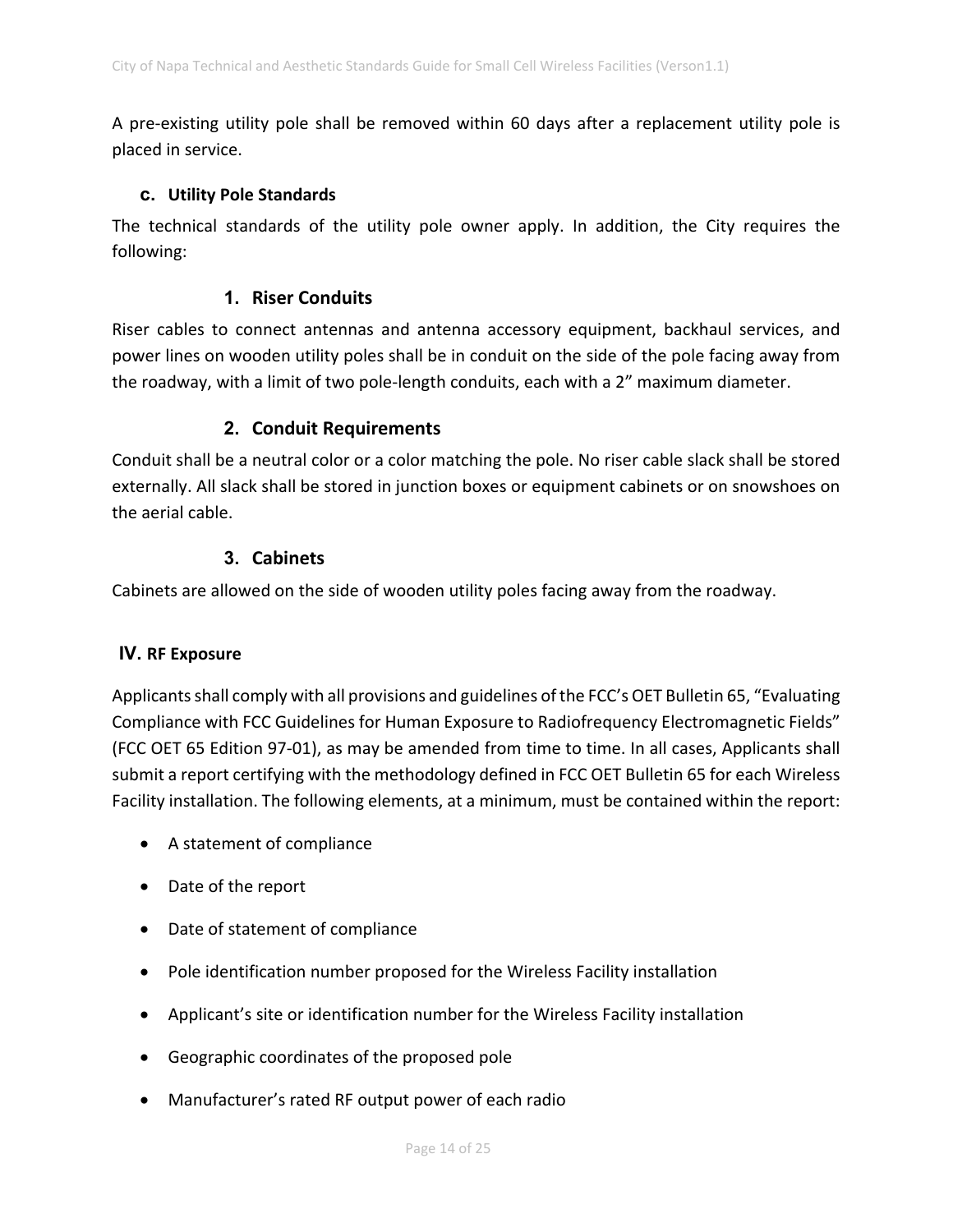- Radiation pattern in both vertical and horizonal plane
- Calculation of maximum RF exposure power within 6 feet of ground level and at antenna level up to 50 feet from the site.
- Location of the applicable signage with above‐ground‐level height listed

#### **a. RF Signage Requirements**

Approved signage compliant with FCC OET Bulletin 65 shall be posted at each pole or streetlight pole hosting a Wireless Facility, and/or at multiple locations on such pole structure as required by FCC OET Bulletin 65.

The RF signage shall comply with the appropriate and predetermined exposure level applicable to the "General Public," "Occupational Worker[s]," and "Specialized Worker[s]" as shown in Figure 4 below. All signage shall be 8 inches x 12 inches and made of weather‐, corrosion‐, and ultraviolet‐ (UV) resistant materials.

#### WARNING **A** CAUTION **NOTICE** Beyond this point:<br>Radio frequency fields at this site<br>may exceed FCC rules for human Beyond this point: Radio frequency fields at this site<br>exceed the FCC rules for human Radio frequency fields beyond this point may exceed the FCC<br>general public exposure limit. exposure. exposure. **Failure to obey all posted signs and site**<br>guidelines for working in radio frequenc<br>environments could result in serious inj For your safety, obey all posted signs a<br>site guidelines for working in radio<br>frequency environments. ey all posted signs and site guideli<br>working in radio frequency **Specialized General** Occupational Worker **Public Worker**

#### **Figure 3: RF Signage**

#### **b. Emergency RF/ Power Shut‐Off**

Each approved Wireless Facility shall have a clearly marked disconnect switch adjacent to the electronics cabinet and located outside areas that exceed RF exposure limits. Once the shut‐off switch is placed in the open position, the electronics equipment related to the installation shall not be energized. Additionally, no RF transmissions shall be emitted by any antenna related to the installation.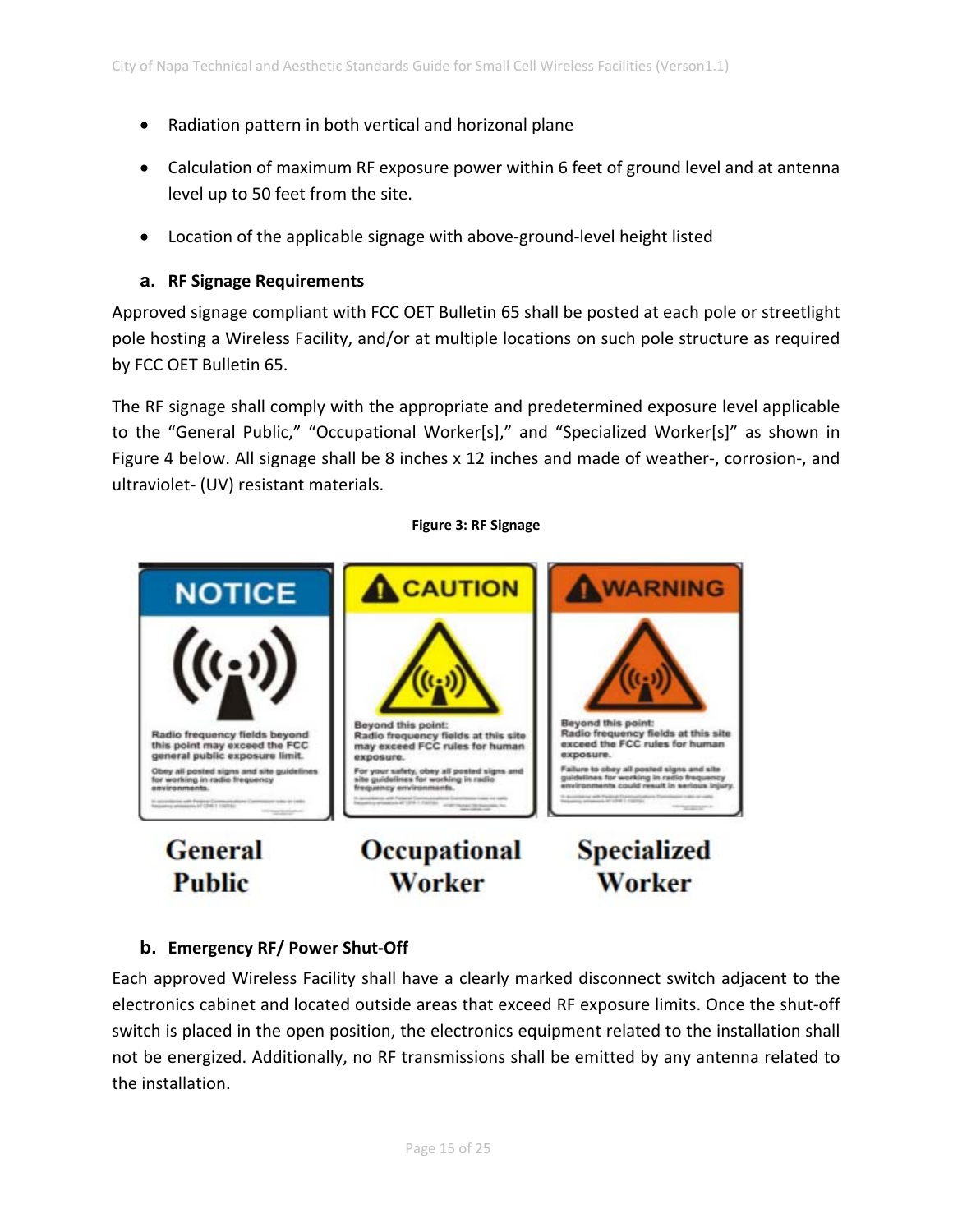If the City determines that the Wireless Facility is interfering with public safety communications, the City at its sole discretion may shut off the Wireless Facility using the power shut‐off and notify the owner.

# **c. RF Frequencies of Operation**

Small cell facilities shall only transmit or receive frequencies that are licensed by the FCC to the Applicant or to the carrier the Applicant represents. In the event the facility owner desires to add another carrier or change the carrier network using the Wireless Facility, the Applicant shall notify the City in writing of the change in wireless carrier, antenna (type or orientation) operating wireless band and increase in effective radiation power in any wireless band.

# **V. Backup Power**

Battery backup power devices may be installed with a transfer switch to prevent back‐feeding into the electrical system. No other types of permanently installed (solar/generator) backup power shall be permitted.

# **VI. Lighting and Noise**

- No lighting is allowed on Wireless Facilities; if there are lights on the supplied equipment, they must be covered, removed, or deactivated.
- Wireless Facilities may not create noise greater than 65 dBA measured at 25 feet from the device.

# **VII. Inventory of Streetlights**

The Applicant shall maintain, within or near the City, an inventory of new light poles of the same design, size, and color as the new light poles that have been installed to ensure that new light poles may be promptly replaced in the event of a failure of a new light pole whether caused by the Wireless Facilities or by any other event, including an Act of God. The inventory shall be the largest whole number of new light poles equal to 10 percent times the number of new light poles constructed.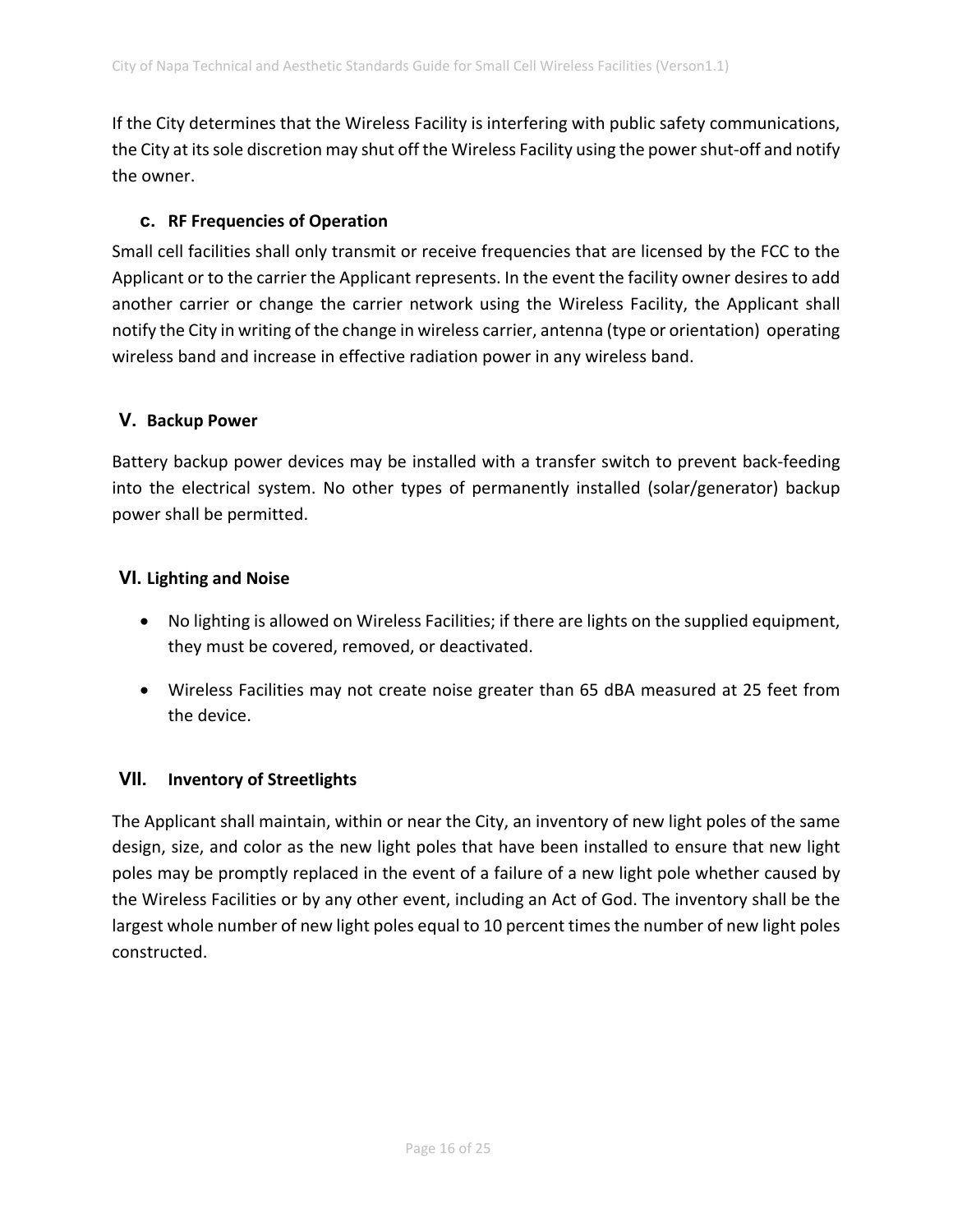# **VIII. Wireless Siting Application Design Documentation Standards**

### **a. General**

All design documentation shall be submitted electronically with an application and shall fully depict the scope of work to be performed by the Applicant (e.g., a wireless provider applying for a lease to place a Wireless Facility in the public right‐of‐way).

The Applicant shall indicate the design of the support pole, the Wireless Facility, and any other attachments (such as fiber demarcations, battery backup, and power meters) in the design documentation. Design documentation shall include any handholes, manholes, pedestals, demarcation enclosures, splice cases, and duct surrounding the Wireless Facility and illustrate how the backhaul and power will interconnect with the Wireless Facility.

Design documentation shall be specific to the design with no handwritten or superimposed annotations other than the Professional Engineer's signature and stamp where required. Design documentation containing strictly generic typicals will not be accepted. Design documentation shall be original plotted digital renderings created with computer‐aided design software and presented in PDF file format. Design documentation of poor visual quality (as determined by the City reviewer) will be rejected.

# **b. Paper Size**

All design documentation shall be legible when printed according to the ANSI B standard for 11 inches x 17 inches. Drawings may be submitted in a larger, ANSI D format (i.e., 22 inches x 34 inches) but must contain an accurate alternate scale when printed at 11 inches x 17 inches. Architectural sizes (i.e., ANSI A and ANSI C) are not acceptable size formats.

#### **c. Abbreviations**

All annotations, call‐outs, notes, and descriptive text shall be in plain language. If abbreviations are used to promote clarity in the design documentation, the Applicant shall follow the City's Department of Public Works engineering design manual.

#### **d. Line Weights and Annotations**

Descriptions of existing aboveground features on plan view and profile view sheets shall have a consistent line weight. Descriptions of existing belowground utilities and features shall have a consistent line weight that is lighter than existing aboveground features. All features and components of the proposed Wireless Facility—as opposed to existing conditions—shall have a consistent, heavier line weight than existing aboveground features. All annotations for the proposed Wireless Facility shall be bolded and noticeably heavier than other annotations on the plan and profile sheets.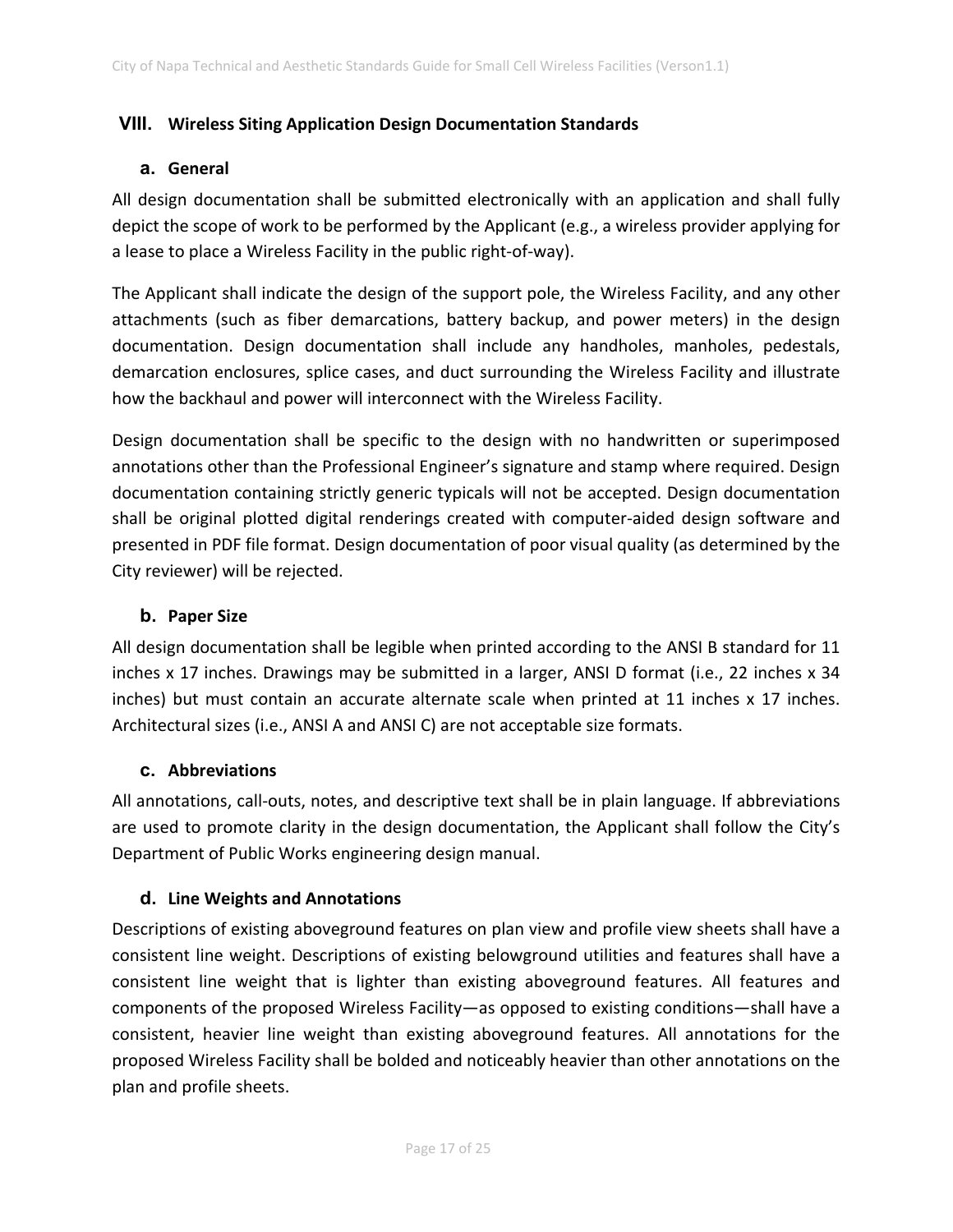A plan sheet example with suitable line weights and annotations is shown in Figure 4. A sample profile sheet with suitable line weights and annotations is shown in Figure 5 (below).



**Figure 4: Sample Plan Sheet with Suitable Line Weights and Annotation3**

<sup>&</sup>lt;sup>3</sup> Annotations for travel lanes, road names numbers, clear zone, and right-of-way were omitted for clarity.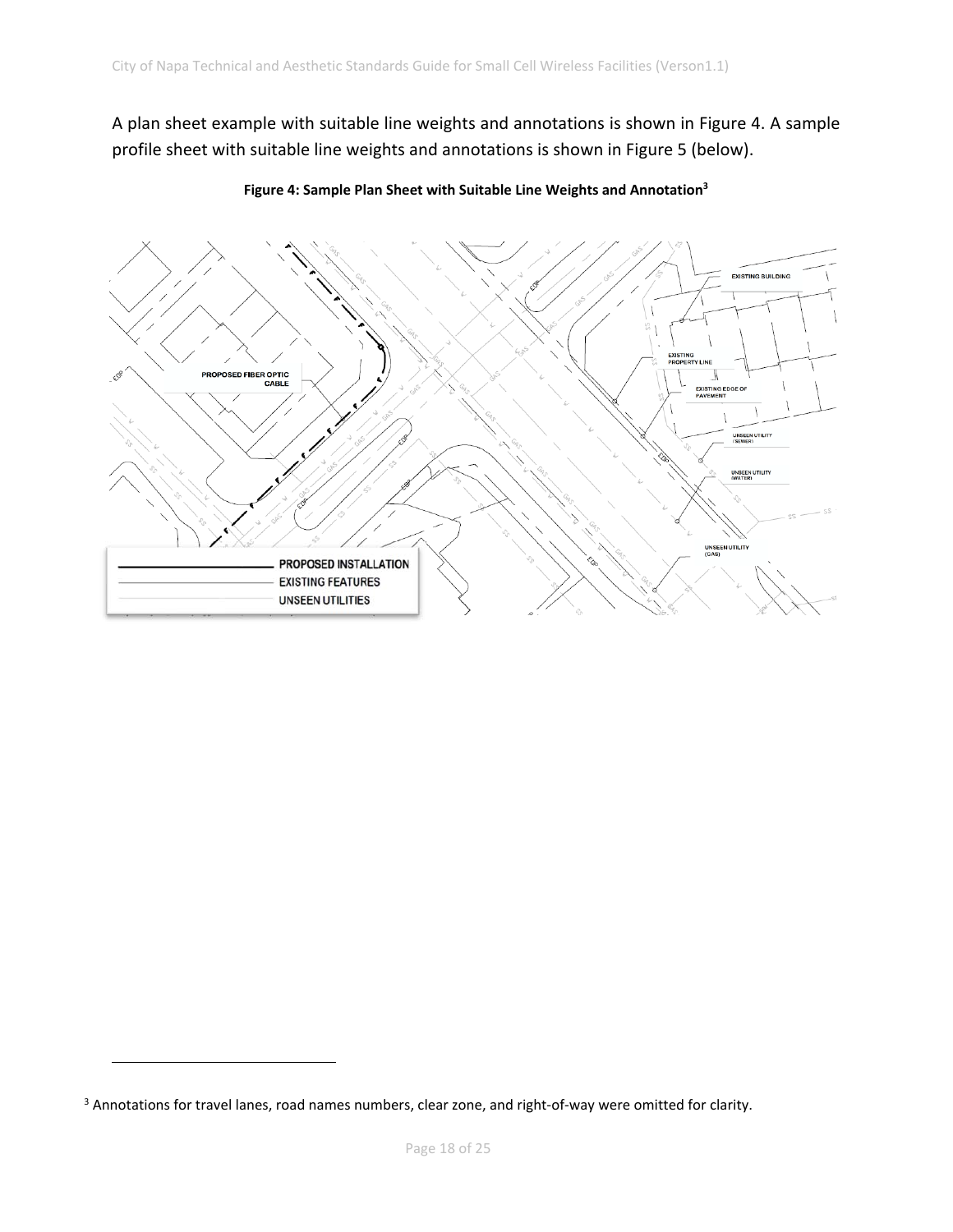

#### **Figure 5: Sample Profile of Acceptable Line Weighting and notation**

#### **e. Required Sheets and Information**

Design documentation shall include, at a minimum, the following sheets for all types of applications except for Wireless Facility removal:

- Title
- Plan
- Profile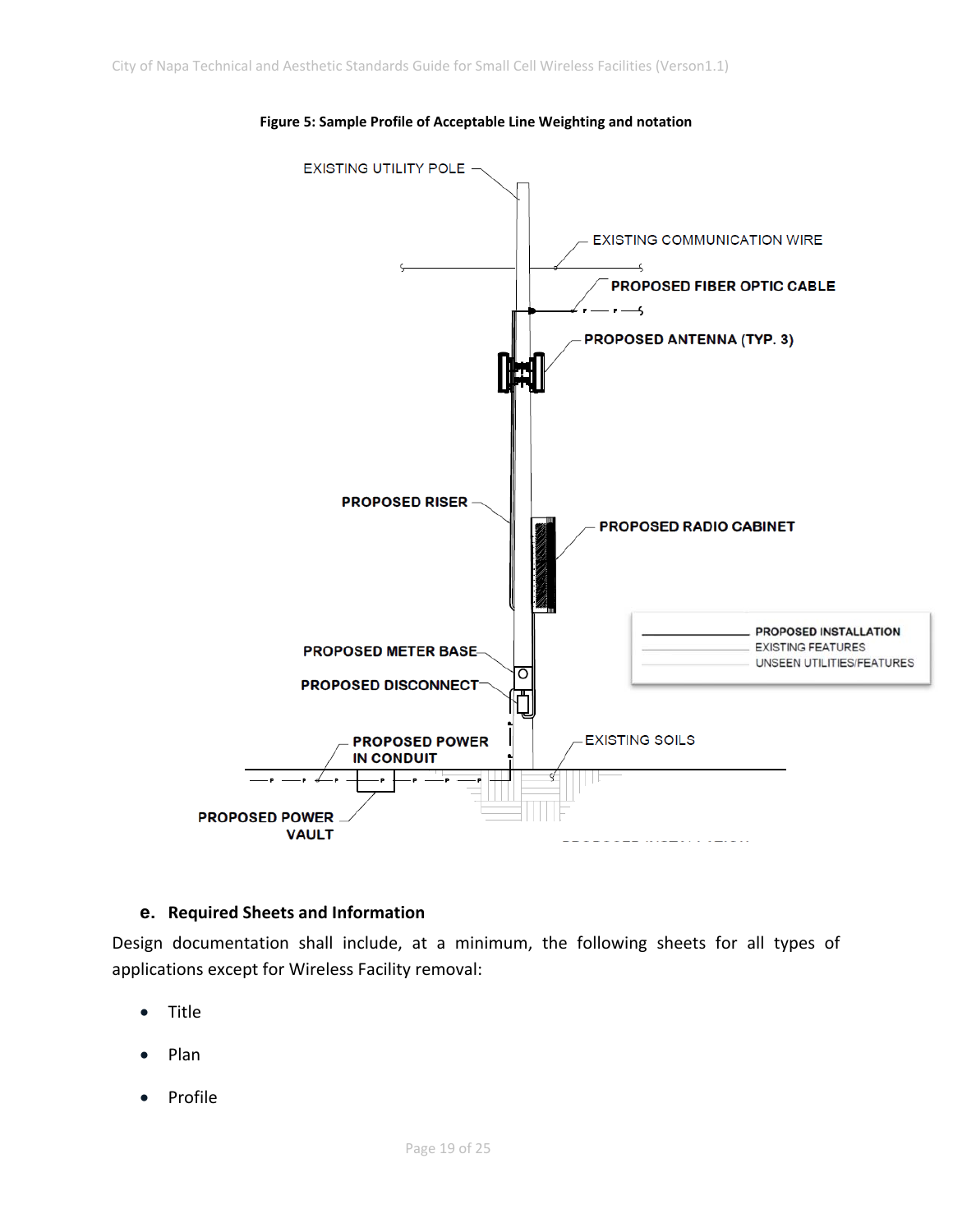- Equipment
- Traffic control plan
- Typical (optional)

Applications to remove a Wireless Facility shall include a title sheet, a list of items that will be removed, traffic control plans, and a description of proposed restoration.

# **1. Title Sheet Requirements**

The title sheet shall include the following items:

- Road name and number
- Applicant name
- Contractor name or names
- Pole owner name or names
- Equipment owner
- Applicant's site name and/or identifier number
- Full address of proposed Wireless Facility location (if none available, use closest address to assist the reviewer in finding the site)
- Historic district name, if applicable
- Latitude and longitude expressed in degree/decimal format (e.g., XX.XXXXXX) to the NAD83 standard and accurate to ±1 meter.
- Email and phone number for the Applicant's engineer
- Email and phone number for the Applicant's single point of contact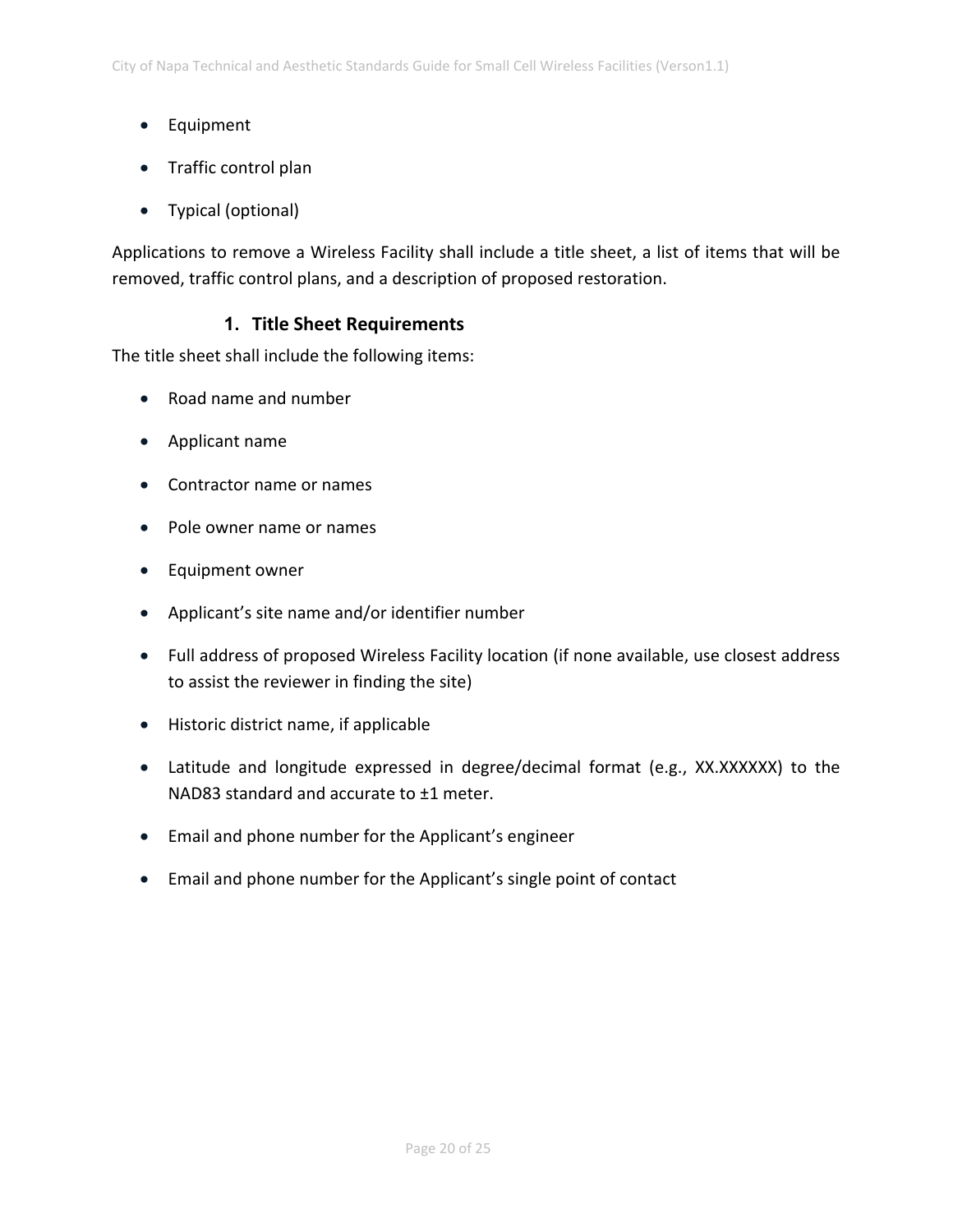

#### **Figure 6: Sample 5‐Square‐Mile Area Map**

- A list of applicable codes and applicable engineering standards (most recent version) with which the application complies
- Sheet index (table of contents) listing only submitted sheets
- Seal and signature from a State of California registered Professional Engineer (P.E.)

# **2. Requirements for Plan Sheets**

The Plan sheets shall accurately depict existing features that apply, such as:

- State roads and interstates (name and number)
- City and municipal roads (name)
- Toll roads (name)
- Private roads
- Travel lanes with traffic direction arrows
- Clear zones
- City rights-of-way and other rights-of-way and property lines
- Sidewalks and accessibility ramps
- Bike trails/lanes/paths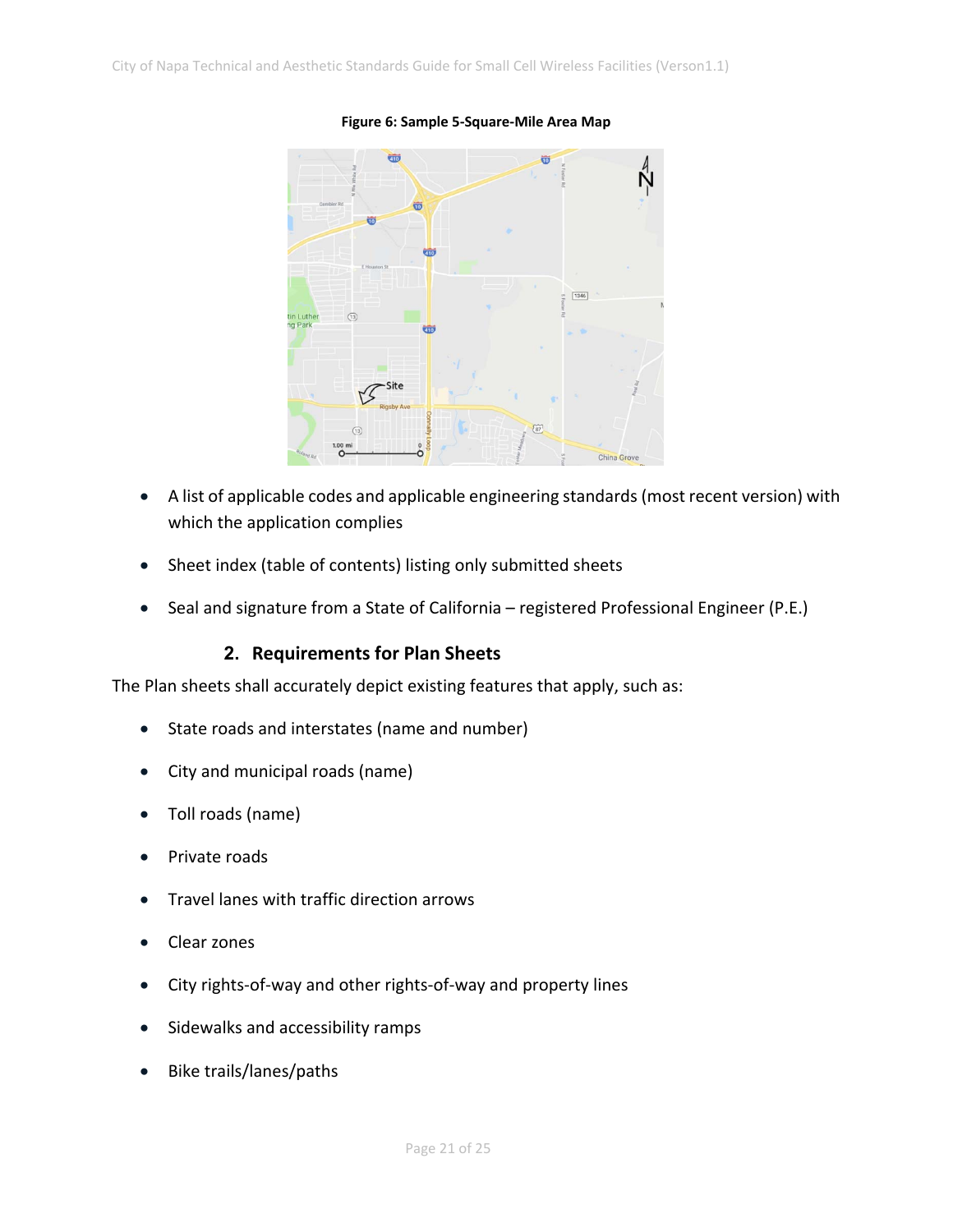- All existing visible features, street furniture, and structures within the City rights-of-way
- Property addresses for parcels abutting the City rights-of-way
- Area zoning boundaries and indication of the zone type, if any (e.g., residential, mixeduse, commercial, industrial)
- Premises outlines with address numbers, if applicable
- Existing underground utilities
- Visible underground utility appurtenances (e.g., valves, fire hydrants)
- Annotation to identify surface type (e.g., pavement, grass, bituminous)
- Hydrology/flood plains
- Stormwater management and culverts
- North arrow indication
- Recorded easements
- Limits/boundary of construction
- Notes to identify method of construction (if not explained on a topicals sheet)
- Reference to any applicable detail illustrations on the plan sheet or a separate topicals sheet
- Any structure proposed to be installed or replaced
- Two color photos of the proposed Wireless Facility location (with approximate placement identified) taken during a field survey conducted within 90 days of the date of the application submittal; internet street‐view photos are not acceptable, the size of the photo shall be no less than 3 x 4 inches when printed on an 11 x 17‐inch sheet, photos taken shall show view in line and perpendicular to direction of travel of right‐of‐way

Plan sheets may have aerial imagery as the base layer. The Applicant's P.E. shall confirm that the aerial imagery is suitable to depict current conditions as related to the application. If a plan sheet with aerial imagery is used, an additional plan sheet of the same perspective, orientation, scale, and detail will be required without the imagery.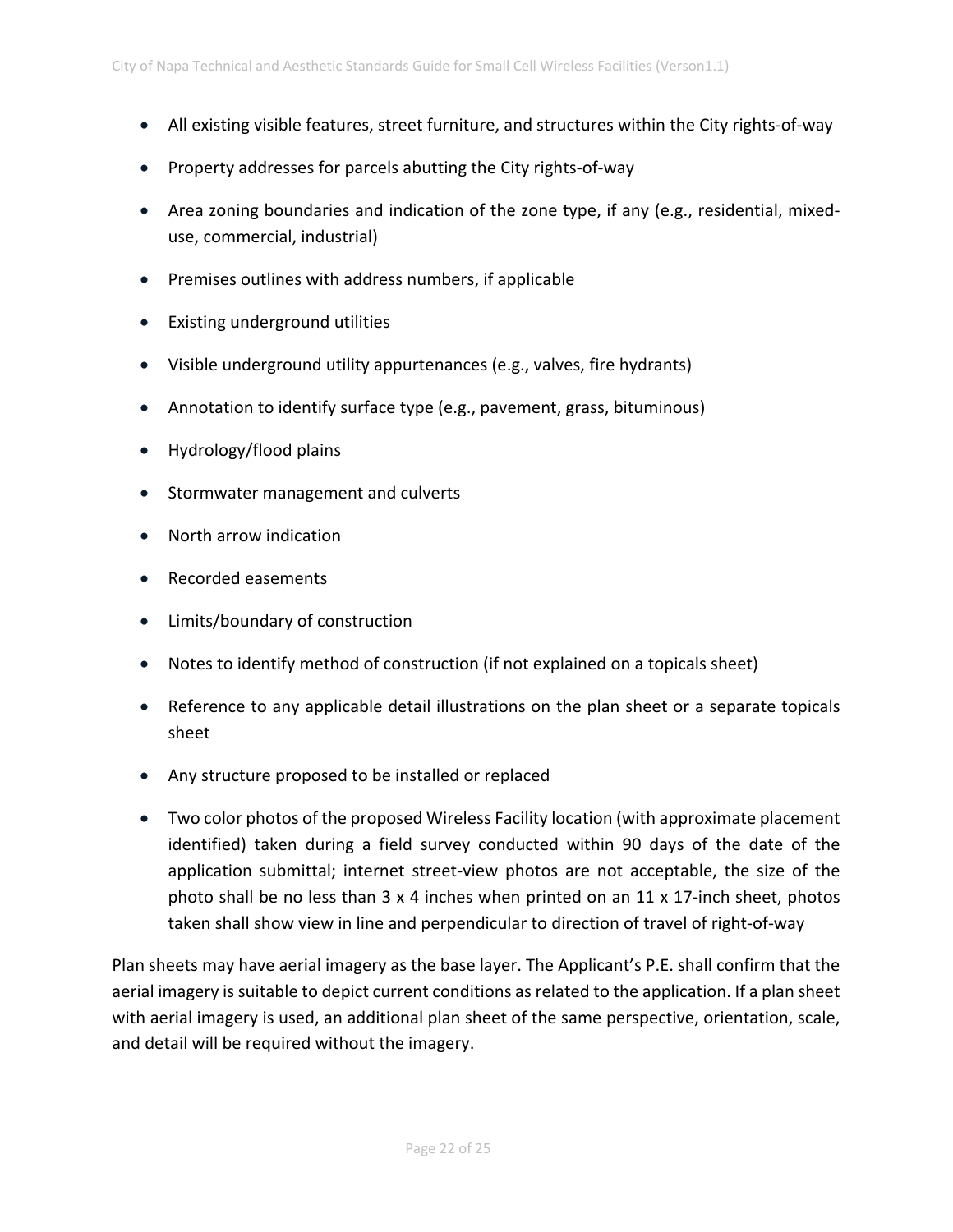Plan sheets shall include the dimensions of all setbacks, offsets, and road widths related to the proposed Wireless Facility. Dimensioning should include but not be limited to:

- Road and City right-of-way widths
- Distance from existing and proposed underground facilities to the City right‐of‐way and edge of pavement
- Distance from hydrology and flood plains to proposed facilities
- Clear zone width and offset to proposed facilities
- Widths of sidewalks, accessibility ramps, bike trails, bike lanes, and bike paths
- Setback to premises

Plan sheet features shall be drawn to scale except for symbols. Symbols are only to be used to preserve clarity (i.e., an existing 8‐inch water line does not need to be drawn to scale). The main plan sheet scale must be in the range from 1:30 (inch: foot) to 1:50. Detailed illustrations can be added to show greater clarity using a larger scale (e.g., 1:10 or 1:5).

#### **3. Profile Sheet Requirements**

A profile sheet shall accurately depict the following items:

- View direction (facing)
- The entire dimension of the pole (new/proposed/existing)
- Existing structure view, if the proposed Wireless Facility will replace an existing structure
- Proposed structure view, or two different adjoining views (e.g., north and west) if it is a new structure
- All attached Wireless Facility equipment (e.g., antenna, ancillary equipment)
- Foundation view or reference to typical sheet for proposed foundations
- Buried pole depth for new or replaced pole without foundation
- Proposed hand boxes, vaults, and hand holes
- Proposed underground conduits (within 10 feet of the network support structure)
- Grounding detail or reference to typical page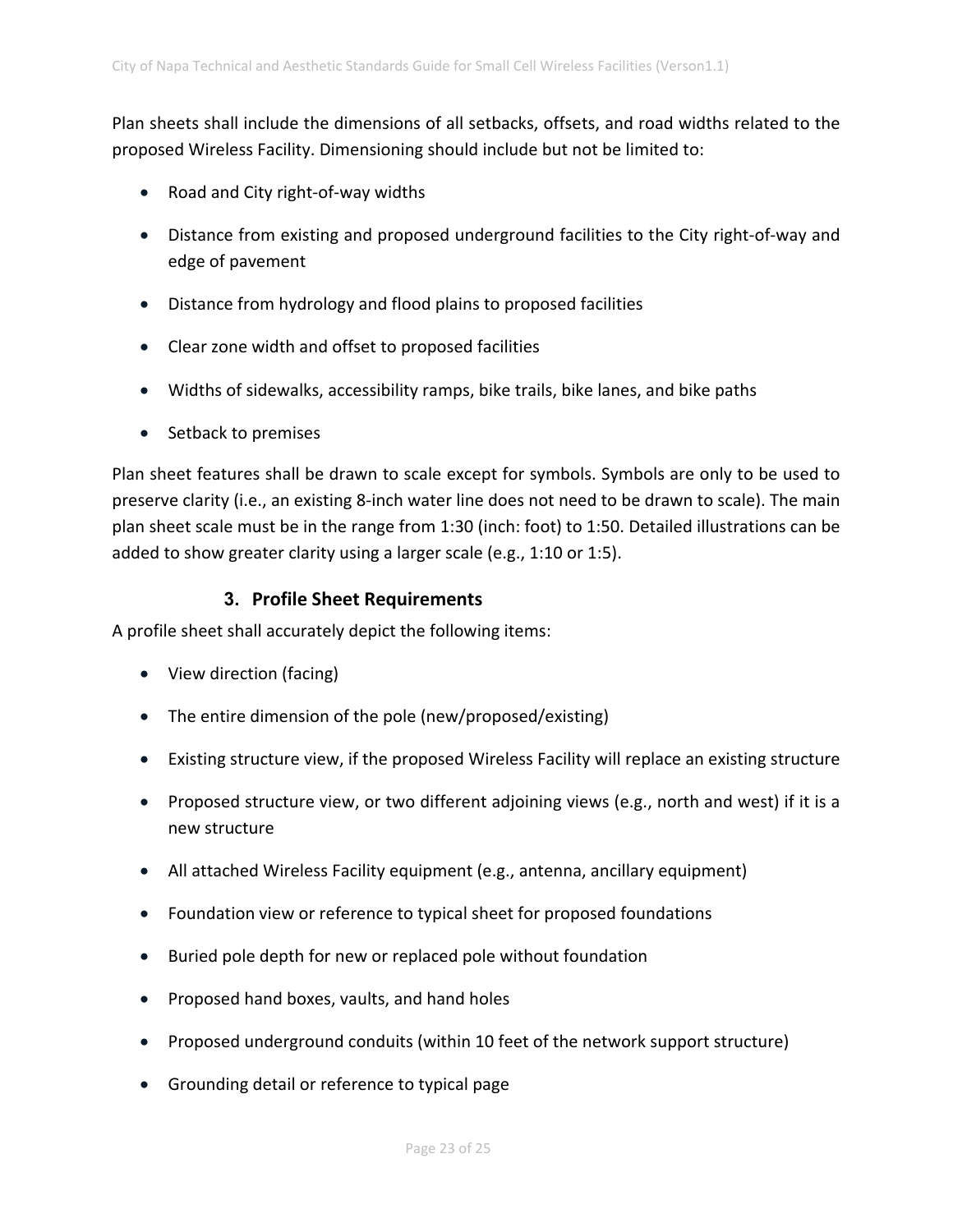- Proposed ground-based enclosure
- Roadway features, including driveways, ramps, and sidewalks, to verify pole location will not interfere with proposed Improvements
- Minimum depth of cover for proposed power and communications conduit
- Offset from City right-of-way line to power

All the following items shall be dimensioned:

- Antenna height above pole
- Pole dimension at the base
- Distance from City right-of-way line
- Antenna and cabinet offset from pole
- Overall height of the pole above grade
- Vertical clearance of any adjacent overhanging roadway
- Ground-based enclosures and height above grade
- Pole-mounted enclosures and height above grade

#### **4. Equipment Sheet Requirements**

Equipment sheets are specialized typical detail sheets that tabulate cubic volume for a Wireless Facility. An equipment sheet shall accurately include each of the following that apply:

- Plan view and profile view, or multiple profile views, or combined plan view and profile view (isometric) of any visible component with a measurement greater than 6 inches
- List of external components separately in typical detail
- Length, width, and depth in inches or feet and inches for any length greater than 10 feet
- Manufacturer and model number
- Total cubic feet
- Each component shall be identified as an antenna, a Wireless Facility, or ancillary equipment. Each typical detail on the equipment sheet shall be numbered and labelled to reference the typical sheet. The use of borders around details is required.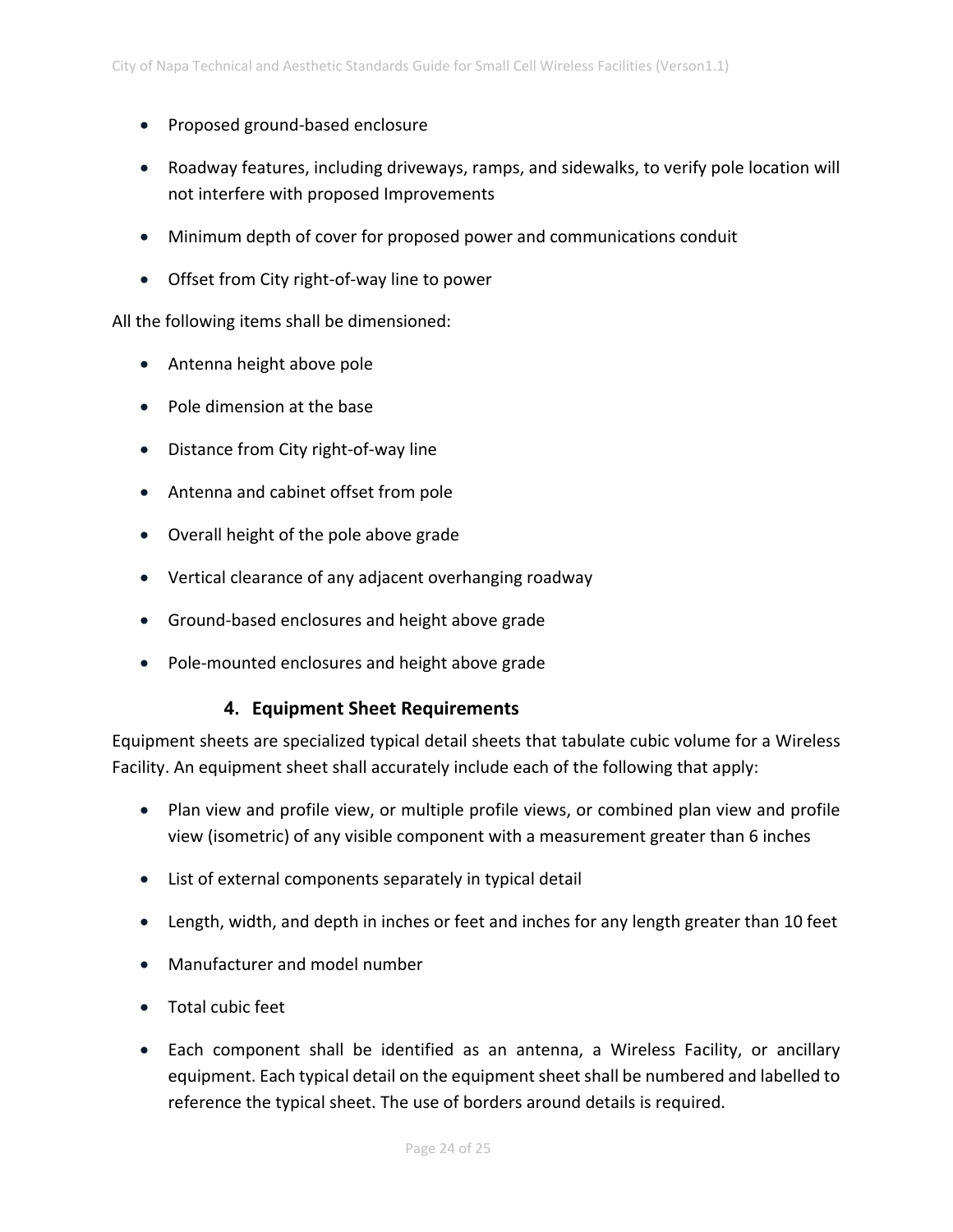# **5. Traffic Control Plans**

The Applicant shall provide the City with a set of traffic control plans that fully detail the regulation of traffic on the adjacent roadway. The plans shall specify how traffic will be regulated before, during, and after any planned construction or maintenance related to the Wireless Facility. The traffic control plans shall conform to the safety and design standards set out in the current version of the California Manual on Uniform Traffic Control Devices (issued by the State Highway Administration) and may not be amended without the City's written consent.

# **6. Typical Sheet Requirements**

A sheet of typical details can be part of the design documentation. Only one typical sheet shall be included per design documentation, and each typical sheet shall contain no more than eight individual details or illustrations to depict the scope of work related to the plan and profile sheets. Each typical detail shall be numbered and labeled to reference the typical sheet and specific individual details. The use of borders around typical details is required.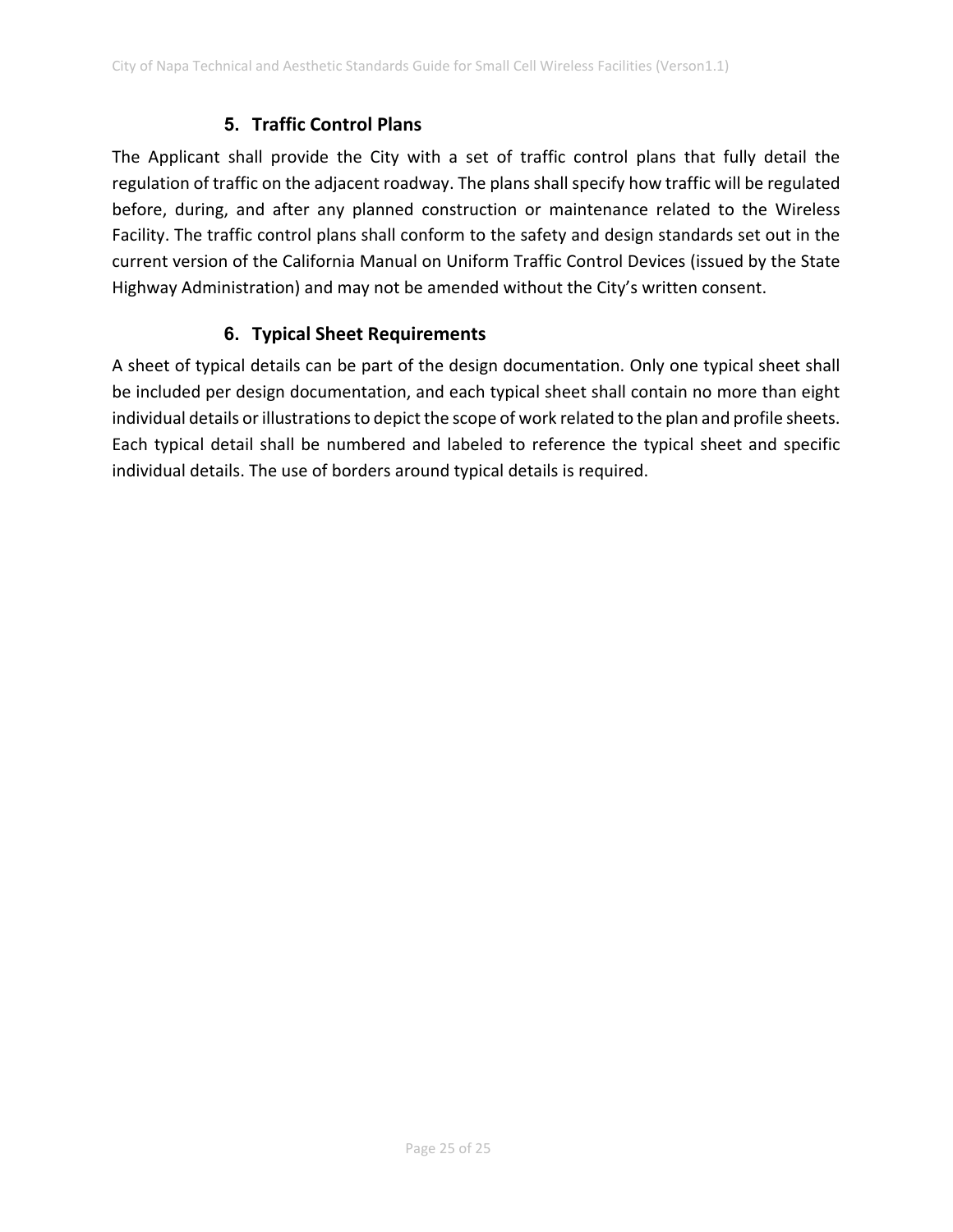City of Napa Technical and Aesthetic Standards Guide for Small Cell Wireless Facilities (Verson1.1)

# Appendix A

# City Streetlight Standards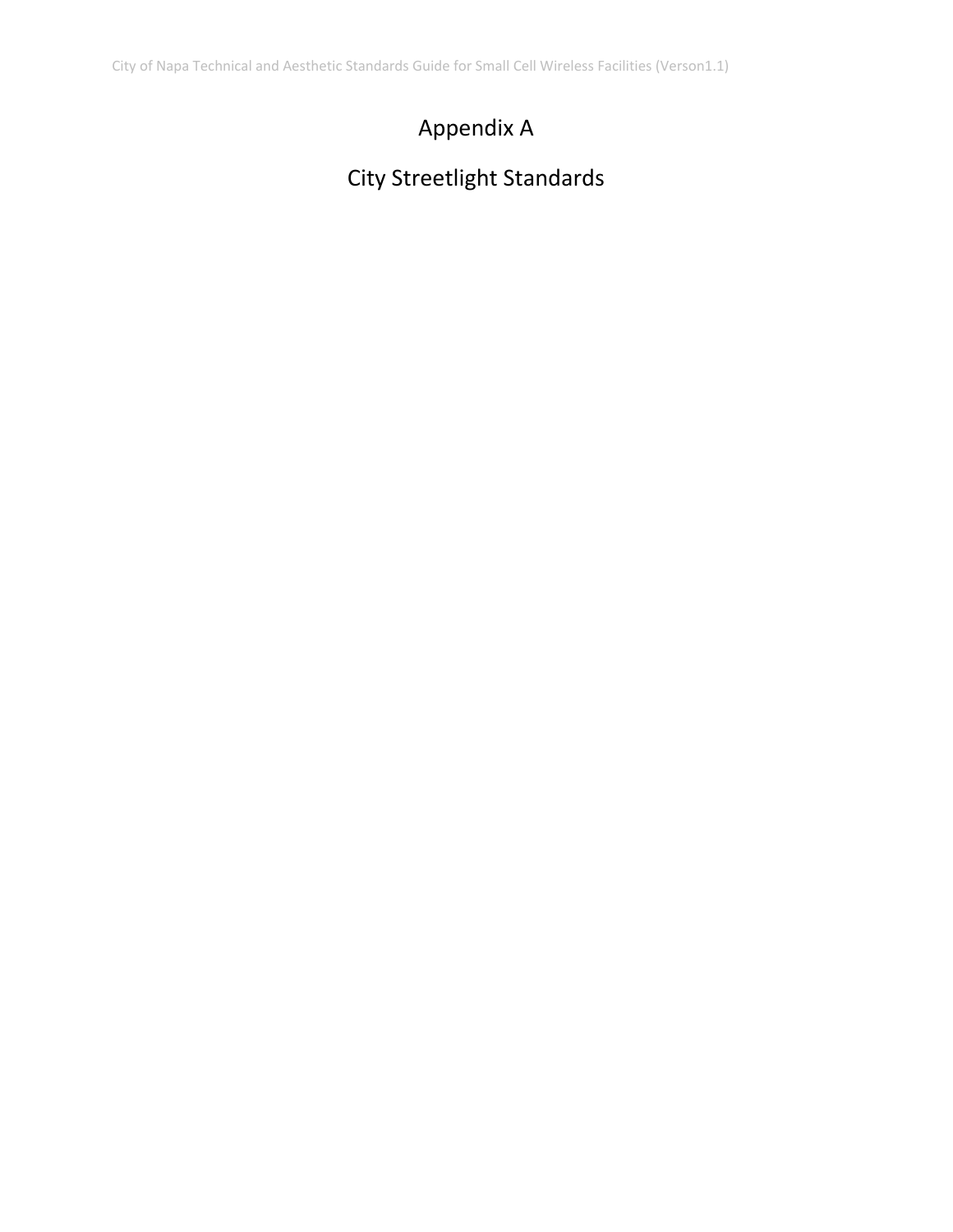

New E-1 Standard Residential Street Light.dwg *G:\PubWrks\Standard Details - City of Napa\02-Electrical Details\Electrical\_Updated Standard Plans\DWG\New E-1 Standard Residential Street Light.dwg* cal\_Updated Standard Plans \DV City of Napa\02-Electrical De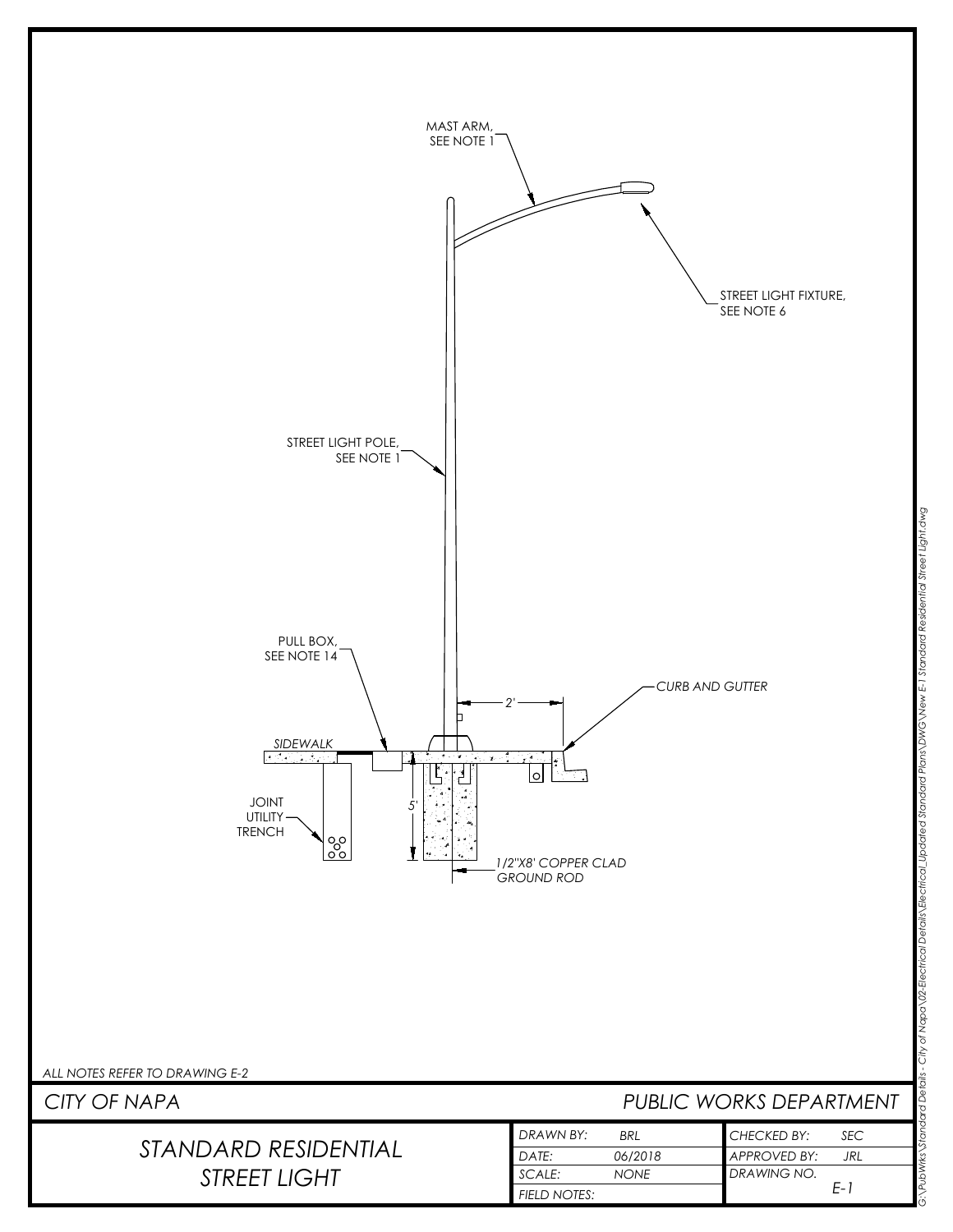#### *NOTES*

- *1. STREET LIGHT POLES AND MAST ARMS SHALL BE TYPE 15 PER OCT 30, 2015 CALTRANS STANDARD PLANS AND SPECIFICATIONS DRAWING ES-6A. SPLICING SHALL BE PER OCT 30, 2015 CALTRANS STANDARD PLANS AND SPECIFICATIONS DRAWING ES-13A.*
- *2. STREET LIGHT POLE FOUNDATIONS, BOLTS, AND REINFORCEMENT CAGES SHALL BE PER OCT 30, 2015 CALTRANS STANDARD PLANS AND SPECIFICATIONS DRAWING ES-7N. CAGES DO NOT REQUIRE WELDING.*
- *3. STREET LIGHT LOCATIONS SHALL BE SHOWN ON IMPROVEMENT PLANS, POLE SPACING SHALL BE PROVIDED BY CITY OF NAPA ELECTRICAL DIVISION.*
- *4. DEVELOPER SHALL CONTACT &E TO ESTABLISH STREET LIGHT SERVICE LOCATIONS, THEN PROVIDE CITY OF NAPA PUBLIC WORKS DEPARTMENT WITH SAME LOCATIONS, IN ACCORDANCE WITH THE LS2A RATE SCHEDULE.*
- *5. LED FIXTURE SIZE MAY BE INCREASED ON COLLECTOR AND ARTERIAL STREETS OR AS OTHER WISE DETERMINED BY THE CITY OF NAPA ELECTRICAL DIVISION.*
- *6. STREET LIGHT FIXTURE SHALL BE 120 VOLT LED CREE COBRA HEAD WITH TWIST LOCK PHOTO ELECTRIC CONTROL RECEPTACLE ON TOP. REFER TO IMPROVEMENT PLANS FOR SIZE.*
- *7. PHOTO ELECTRIC CONTROL SHALL BE FISHER-PIERCE ELL-124.*
- *8. STREET LIGHT WIRE FROM PULL BOX TO FIXTURE SHALL BE #10 THHN SOLID OR #10 THW STRANDED (TS) WIRE.*
- *9. ALL FIELD WIRING SHALL BE #8 THHN OR THW STRANDED.*
- *10. BOND WIRE SHALL BE CONNECTED TO ALL POLES AND GROUND RODS IN THE SYSTEM.*
- *11. INSTALL 1/2" x 8' COPPER CLAD GROUND ROD IN CENTER OF EACH FOUNDATION.*
- *12. THERE SHALL BE NO SPLICES IN POLE BASE.*
- *13. ALL CONDUITS SHALL BE 24" DEEP IN THE CLEAR FROM FINISH GRADE, 2" SAND BED, 12" MINIMUM SAND COVER.*
- *14. PULL BOXES SHALL BE PLACED NEXT TO EACH STREET LIGHT AND AT PG&E SECONDARY BOX LOCATIONS THAT FEED STREET LIGHTS. ADDITIONAL PULL BOXES SHALL BE INSTALLED IN CONDUIT RUNS EXCEEDING 200' OR AS OTHERWISE DIRECTED BY THE ENGINEER. BOX LIDS SHALL BE MARKED "STREET LIGHTING" AND SHALL HAVE HOLD DOWN BOLTS.*
- *15. IN UNDEVELOPED AREAS CONSTRUCT A 30"X30" CONC. PAD (4" THICK). IF A ROUND FOOTING IS POURED, STOP AT THE ELEVATION OF THE BOTTOM OF THE SIDEWALK.*
- *16. DUE TO POSSIBLE CONFLICTING UTILITIES, STREET LIGHTS ARE SUBJECT TO RELOCATION WITH CITY OF NAPA ELECTRICAL DIVISION APPROVAL.*
- *17. COBRA HEAD MODEL NUMBERS SHALL BE LISTED ON THE IMPROVEMENT PLANS.*
- *18. IT IS THE RESPONSIBILITY OF THE DEVELOPER OR THEIR REPRESENTATIVE TO CONTACT THE MANUFACTURER FOR THE LATEST MODEL NUMBERS/TYPES.*
- *19. THE CONTRACTOR SHALL BE RESPONSIBLE TO CALL U.S.A (811) AT LEAST 2 WORKING DAYS PRIOR TO ANY EARTHWORK.*
- *20.CONTACT CITY OF NAPA ELECTRICAL DIVISION AT (707) 257-9588 FOR INSPECTION 24 HOURS PRIOR TO POURING CONCRETE AND/OR BACKFILLING CONDUIT. CONTACT CITY OF NAPA ELECTRICAL DIVISION FOR FINAL INSPECTION AND TURN-ON.*
- *21.ALL CONDUIT SHALL BE SEALED WITH APPROVED DUCT SEAL. CONDUITS FOR FUTURE EXTENSIONS SHALL BE CAPPED WITH CONDUIT PLUGS.*

| PUBLIC WORKS DEPARTMENT<br>CITY OF NAPA |                     |             |                    |            |  |
|-----------------------------------------|---------------------|-------------|--------------------|------------|--|
|                                         | DRAWN BY:           | <b>BRL</b>  | <b>CHECKED BY:</b> | <b>SEC</b> |  |
| STANDARD RESIDENTIAL                    | DATE:               | 06/2018     | APPROVED BY:       | JRL        |  |
| STREET LIGHT - NOTES                    | SCALE:              | <b>NONE</b> | DRAWING NO.        |            |  |
|                                         | <b>FIELD NOTES:</b> |             |                    | E-2        |  |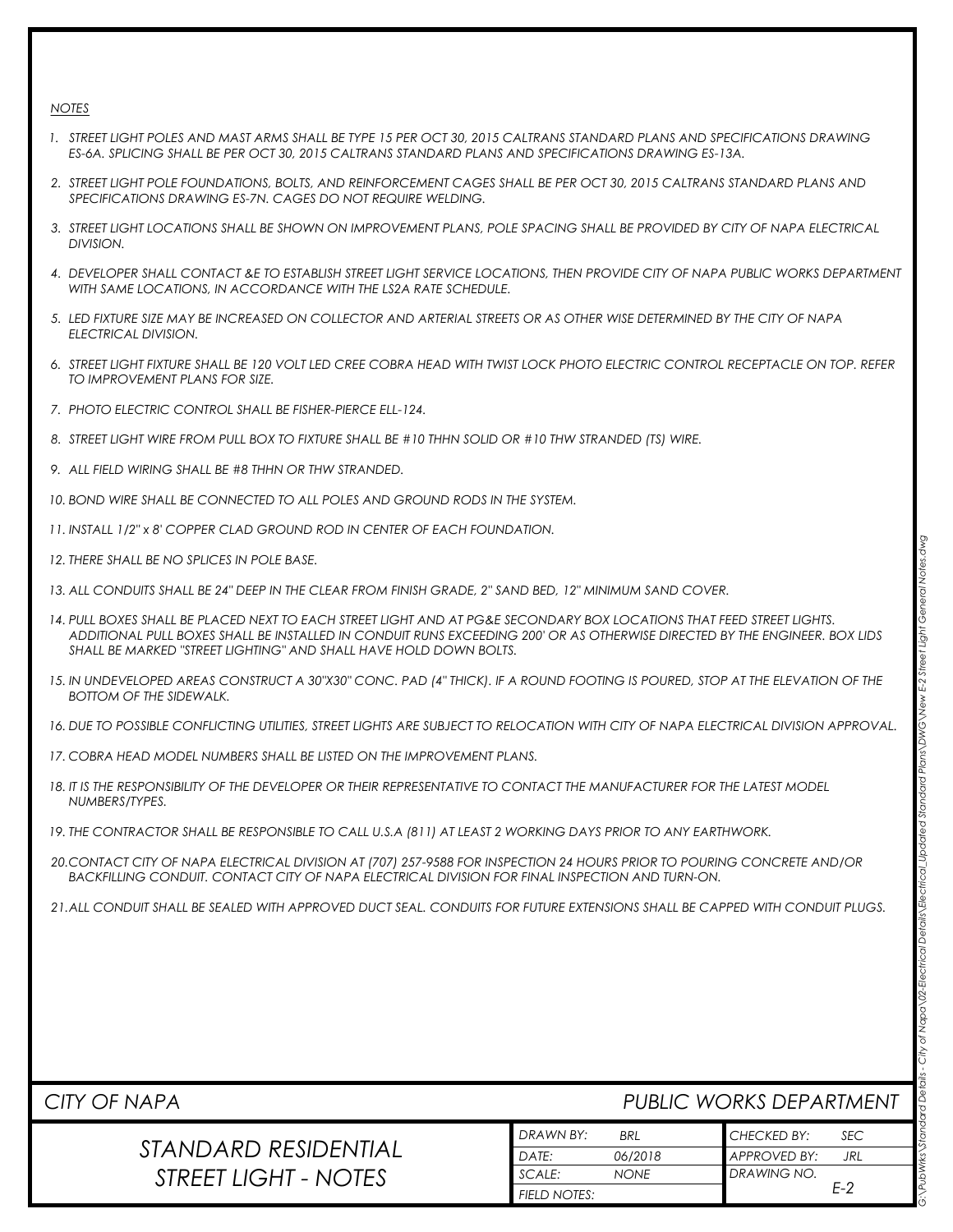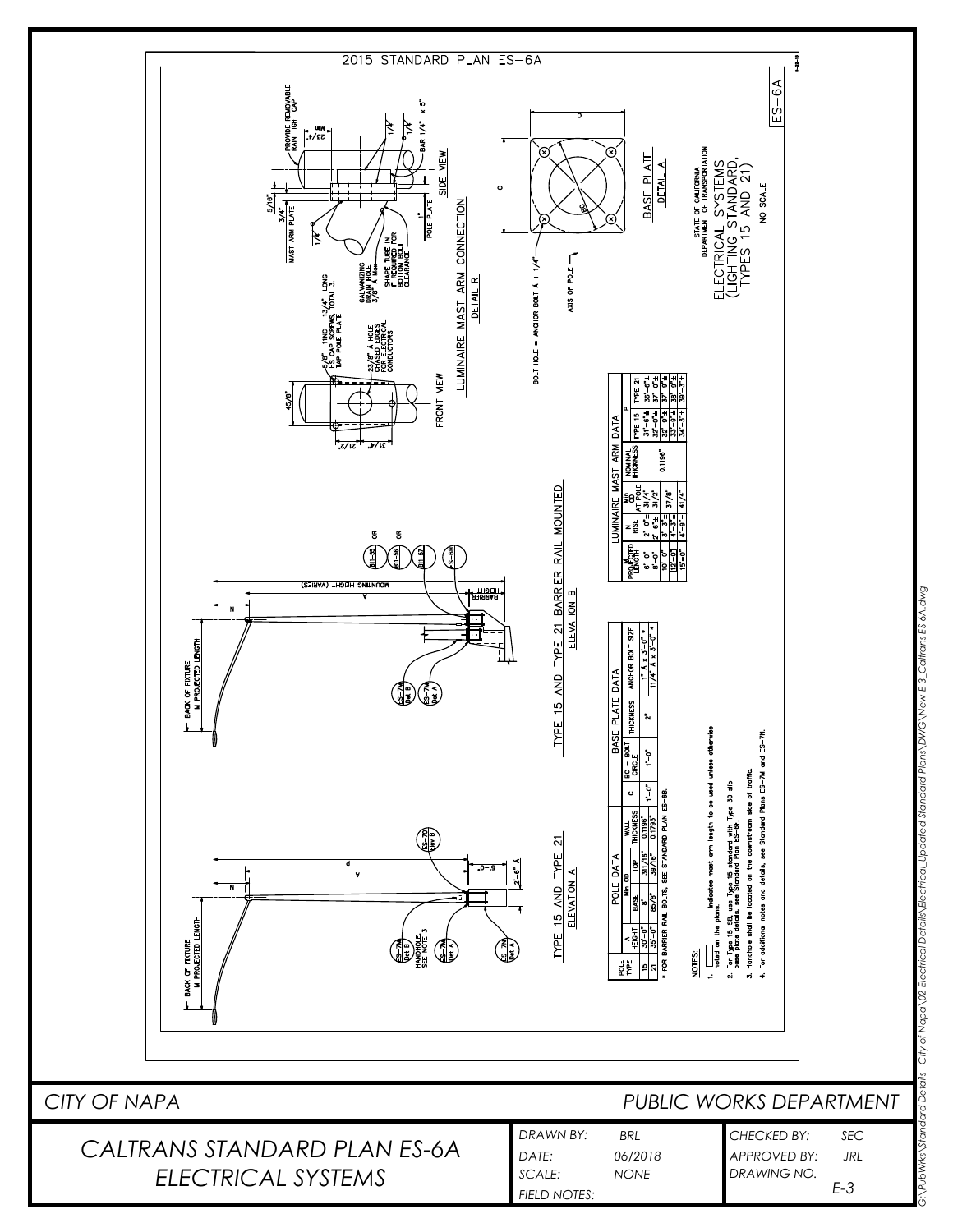